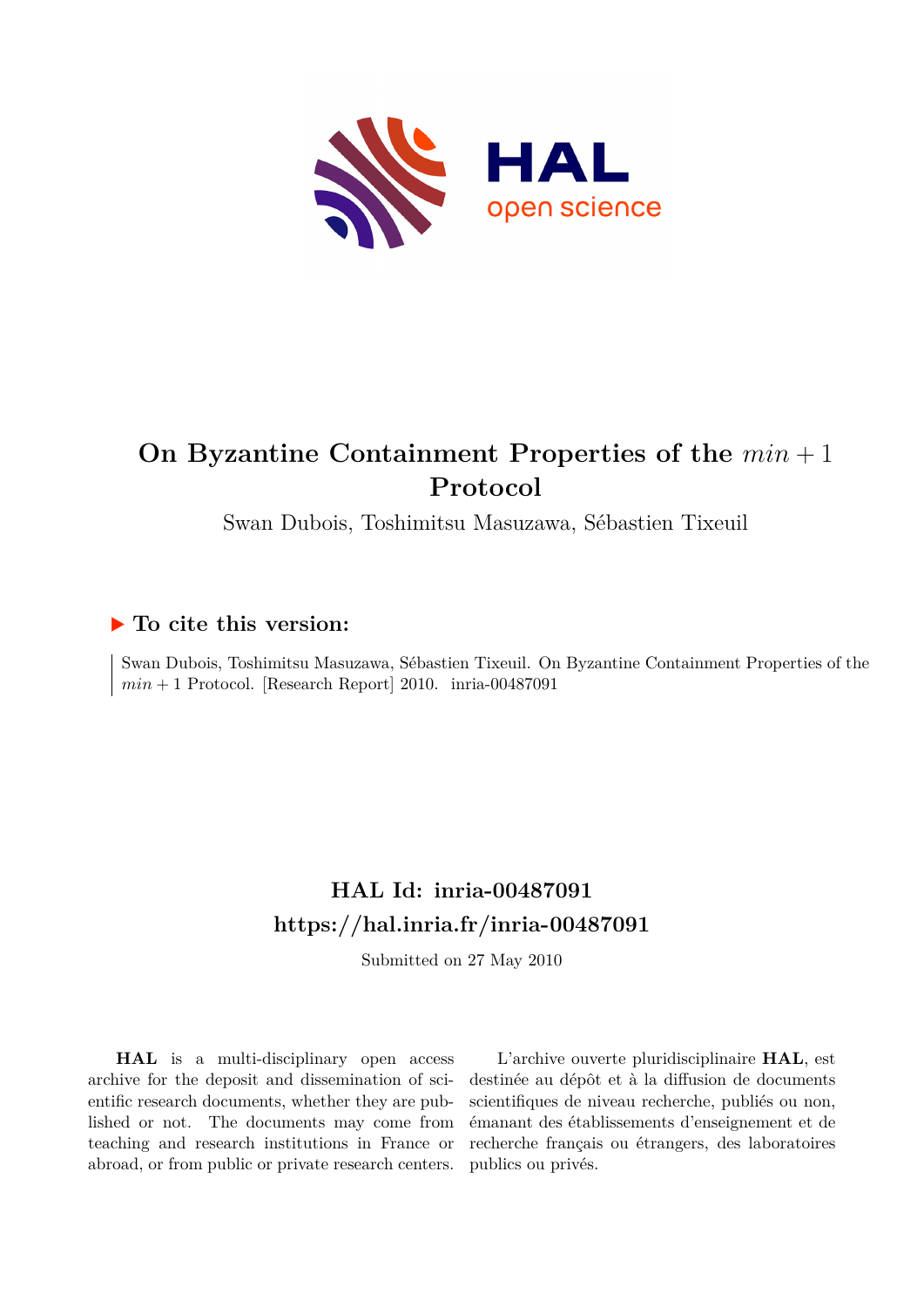## On Byzantine Containment Properties of the  $min + 1$  Protocol

Swan Dubois<sup>∗†</sup> Toshimitsu Masuzawa<sup>‡</sup> Sébastien Tixeuil<sup>§</sup>

#### Abstract

Self-stabilization is a versatile approach to fault-tolerance since it permits a distributed system to recover from any transient fault that arbitrarily corrupts the contents of all memories in the system. Byzantine tolerance is an attractive feature of distributed systems that permits to cope with arbitrary malicious behaviors.

We consider the well known problem of constructing a breadth-first spanning tree in this context. Combining these two properties proves difficult: we demonstrate that it is impossible to contain the impact of Byzantine nodes in a strictly or strongly stabilizing manner. We then adopt the weaker scheme of *topology-aware strict stabilization* and we present a similar weakening of strong stabilization. We prove that the classical  $min + 1$ protocol has optimal Byzantine containment properties with respect to these criteria.

Keywords Byzantine fault, Distributed protocol, Fault tolerance, Stabilization, Spanning tree construction

## 1 Introduction

The advent of ubiquitous large-scale distributed systems advocates that tolerance to various kinds of faults and hazards must be included from the very early design of such systems. *Selfstabilization* [[4](#page-17-0), [6,](#page-17-0) [19\]](#page-18-0) is a versatile technique that permits forward recovery from any kind of *transient* faults, while *Byzantine Fault-tolerance* [\[14\]](#page-18-0) is traditionally used to mask the effect of a limited number of *malicious* faults. Making distributed systems tolerant to both transient and malicious faults is appealing yet proved difficult [\[7, 2,](#page-17-0) [17\]](#page-18-0) as impossibility results are expected in many cases.

Two main paths have been followed to study the impact of Byzantine faults in the context of self-stabilization:

- *Byzantine fault masking.* In completely connected synchronous systems, one of the most studied problems in the context of self-stabilization with Byzantine faults is that of *clock synchronization*. In [\[1](#page-17-0), [7\]](#page-17-0), probabilistic self-stabilizing protocols were proposed for up to one third of Byzantine processes, while in[[5](#page-17-0), [12](#page-18-0)] deterministic solutions tolerate up to one fourth and one third of Byzantine processes, respectively.
- *Byzantine containment.* For *local* tasks (*i.e.* tasks whose correctness can be checked locally, such as vertex coloring, link coloring, or dining philosophers), the notion of *strict stabilization* was proposed [\[17](#page-18-0), [18](#page-18-0), [16\]](#page-18-0). Strict stabilization guarantees that there exists a

<sup>∗</sup>Universit´e Pierre et Marie Curie & INRIA, France, swan.dubois@lip6.fr

<sup>†</sup>Contact author, Telephone: 33 1 44 27 87 67, Postal address: LIP6, Case 26/00-225, Campus Jussieu, 4 place Jussieu, 75252 Paris Cedex 5, France

<sup>‡</sup>Osaka University, Japan, masuzawa@ist.osaka-u.ac.jp

 $$Université Pierre et Marie Curie & INRIA, France, sebastien.tixeuil@lip6.fr$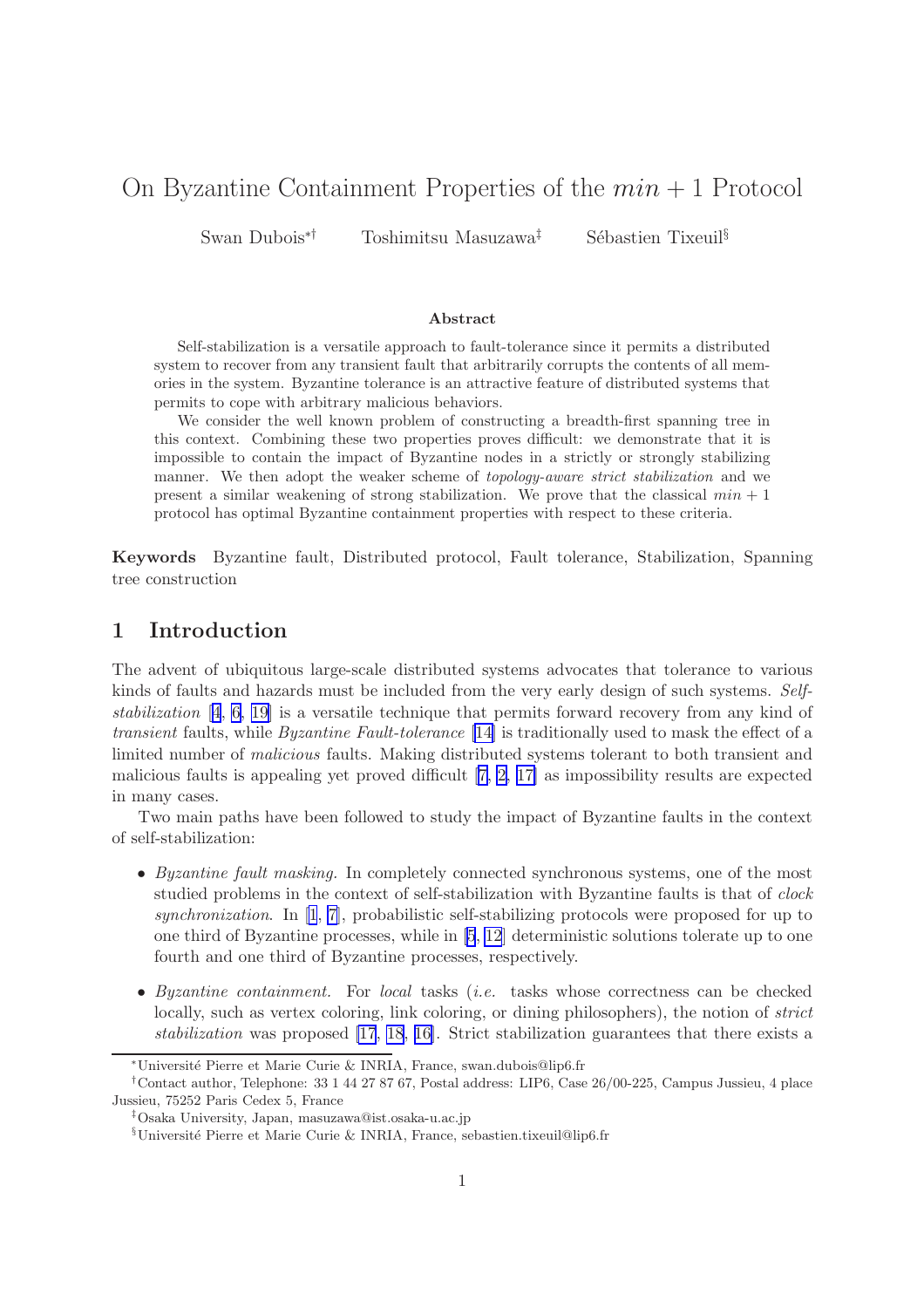*containment radius* outside which the effect of permanent faults is masked, provided that the problem specification makes it possible to break the causality chain that is caused by the faults. As many problems are not local, it turns out that it is impossible to provide strict stabilization for those.

Our Contribution. In this paper, we investigate the possibility of Byzantine containment in a self-stabilizing setting for tasks that are global (*i.e.* there exists a causality chain of size  $r$ , where r depends on n the size of the network), and focus on a global problem, namely breadthfirst spanning tree construction. A good survey on self-stabilizing solutions to this problem can be found in[[11\]](#page-18-0). In particular, one of the simplest solution is known under the name of  $min + 1$  protocol (see [\[13](#page-18-0)]). This name is due to the construction of the protocol itself. Each process has two variables: one pointer to its parent in the tree and one level in this tree. The protocol is reduced to the following rule: each process chooses as its parent the neighbor which has the smallest level (*min* part) and updates its level in consequence  $(+1 \text{ part})$ . [\[13\]](#page-18-0) proves that this protocol is self-stabilizing. In this paper, we propose a complete study of Byzantine containment properties of this protocol.

In a first time, we study space Byzantine containment properties of this protocol. As strict stabilization is impossible with such global tasks (see [\[17\]](#page-18-0)), we use the weaker scheme of *topologyaware strict stabilization* (see [\[9](#page-18-0)]). In this scheme, we weaken the containment constraint by relaxing the notion of containment radius to containment area, that is Byzantine processes may disturb infinitely often a set of processes which depends on the topology of the system and on the location of Byzantine processes. We show that the  $min+1$  protocol has optimal containment area with respect to topology-aware strict stabilization.

In a second time, we study time Byzantine containment properties of this protocol using the concept of *strong stabilization* (see [\[15,](#page-18-0) [8\]](#page-17-0)). We first show that it is impossible to find a strongly stabilizing solution to the BFS tree construction problem. It is why we weaken the concept of strong stabilization using the notion of containment area to obtain *topology-aware strong stabilization*. We show then that the  $min + 1$  protocol has also optimal containment area with respect to topology-aware strong stabilization.

## 2 Distributed System

A *distributed system*  $S = (P, L)$  consists of a set  $P = \{v_1, v_2, \ldots, v_n\}$  of processes and a set L of bidirectional communication links (simply called links). A link is an unordered pair of distinct processes. A distributed system  $S$  can be regarded as a graph whose vertex set is  $P$ and whose link set is  $L$ , so we use graph terminology to describe a distributed system  $S$ . We use the following notations:  $n = |P|$  and  $m = |L|$ .

Processes u and v are called *neighbors* if  $(u, v) \in L$ . The set of neighbors of a process v is denoted by  $N_v$ , and its cardinality (the *degree* of v) is denoted by  $\Delta_v(= |N_v|)$ . The degree  $\Delta$  of a distributed system  $S = (P, L)$  is defined as  $\Delta = \max{\{\Delta_v \mid v \in P\}}$ . We do not assume existence of a unique identifier for each process. Instead we assume each process can distinguish its neighbors from each other by locally arranging them in some arbitrary order: the k-th neighbor of a process v is denoted by  $N_v(k)$   $(1 \leq k \leq \Delta_v)$ .

In this paper, we consider distributed systems of arbitrary topology. We assume that a single process is distinguished as a *root*, and all the other processes are identical.

We adopt the *shared state model* as a communication model in this paper, where each process can directly read the states of its neighbors.

The variables that are maintained by processes denote process states. A process may take actions during the execution of the system. An action is simply a function that is executed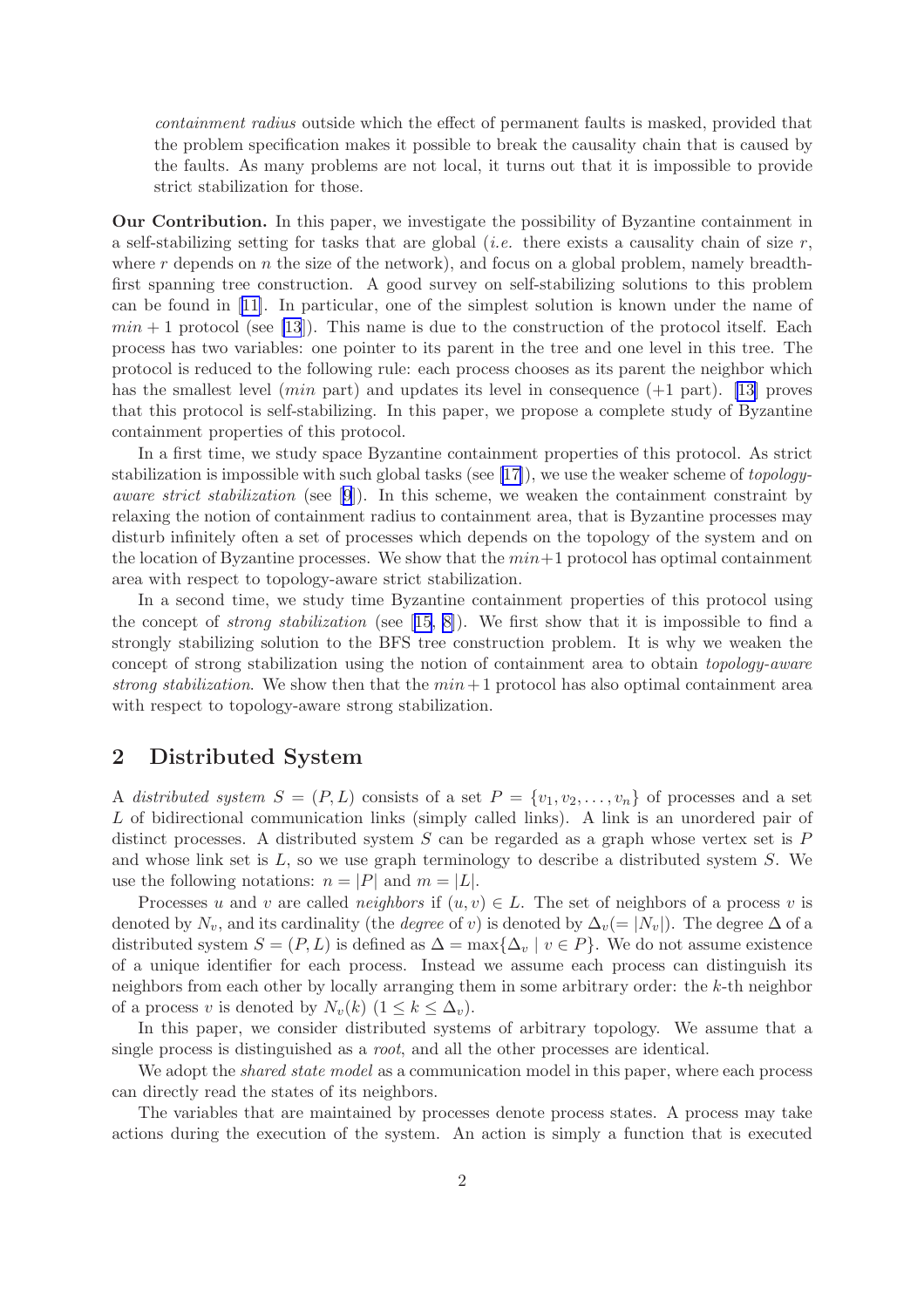in an atomic manner by the process. The actions executed by each process is described by a finite set of guarded actions of the form  $\langle \text{guard} \rangle \longrightarrow \langle \text{statement} \rangle$ . Each guard of process u is a boolean expression involving the variables of u and its neighbors.

A global state of a distributed system is called a *configuration* and is specified by a product of states of all processes. We define  $C$  to be the set of all possible configurations of a distributed system S. For a process set  $R \subseteq P$  and two configurations  $\rho$  and  $\rho'$ , we denote  $\rho \stackrel{R}{\mapsto} \rho'$  when  $\rho$ changes to  $\rho'$  by executing an action of each process in R simultaneously. Notice that  $\rho$  and  $\rho'$ can be different only in the states of processes in  $R$ . For completeness of execution semantics, we should clarify the configuration resulting from simultaneous actions of neighboring processes. The action of a process depends only on its state at  $\rho$  and the states of its neighbors at  $\rho$ , and the result of the action reflects on the state of the process at  $\rho'$ .

We say that a process is *enabled* in a configuration  $\rho$  if the guard of at least one of its actions is evaluated as true in  $\rho$ .

A *schedule* of a distributed system is an infinite sequence of process sets. Let  $Q = R^1, R^2, \ldots$ be a schedule, where  $R^i \subseteq P$  holds for each  $i \ (i \geq 1)$ . An infinite sequence of configurations  $e = \rho_0, \rho_1, \ldots$  is called an *execution* from an initial configuration  $\rho_0$  by a schedule Q, if e satisfies  $\rho_{i-1} \stackrel{R^i}{\mapsto} \rho_i$  for each  $i \ (i \geq 1)$ . Process actions are executed atomically, and we also assume that a *distributed daemon* schedules the actions of processes, *i.e.* any subset of processes can simultaneously execute their actions. We say that the daemon is *central* if it schedules action of only one process at any step.

The set of all possible executions from  $\rho_0 \in C$  is denoted by  $E_{\rho_0}$ . The set of all possible executions is denoted by E, that is,  $E = \bigcup_{\rho \in C} E_{\rho}$ . We consider *asynchronous* distributed systems where we can make no assumption on schedules except that any schedule is *fair*: a process which is infinitely often enabled in an execution can not be never activated in this execution.

In this paper, we consider (permanent) *Byzantine faults*: a Byzantine process (*i.e.* a Byzantine-faulty process) can make arbitrary behavior independently from its actions. If  $\upsilon$ is a Byzantine process,  $v$  can repeatedly change its variables arbitrarily.

### 3 Self-Stabilizing Protocol Resilient to Byzantine Faults

Problems considered in this paper are so-called *static problems*, *i.e.* they require the system to find static solutions. For example, the spanning-tree construction problem is a static problem, while the mutual exclusion problem is not. Some static problems can be defined by a *specification predicate* (shortly, specification),  $spec(v)$ , for each process v: a configuration is a desired one (with a solution) if every process satisfies  $spec(v)$ . A specification  $spec(v)$  is a boolean expression on variables of  $P_v \subseteq P$ ) where  $P_v$  is the set of processes whose variables appear in spec(v). The variables appearing in the specification are called *output variables* (shortly, *O-variables*). In what follows, we consider a static problem defined by specification  $spec(v)$ .

A *self-stabilizing protocol* ([[4](#page-17-0)]) is a protocol that eventually reaches a *legitimate configuration*, where  $spec(v)$  holds at every process v, regardless of the initial configuration. Once it reaches a legitimate configuration, every process never changes its O-variables and always satisfies  $spec(v)$ . From this definition, a self-stabilizing protocol is expected to tolerate any number and any type of transient faults since it can eventually recover from any configuration affected by the transient faults. However, the recovery from any configuration is guaranteed only when every process correctly executes its action from the configuration, *i.e.*, we do not consider existence of permanently faulty processes.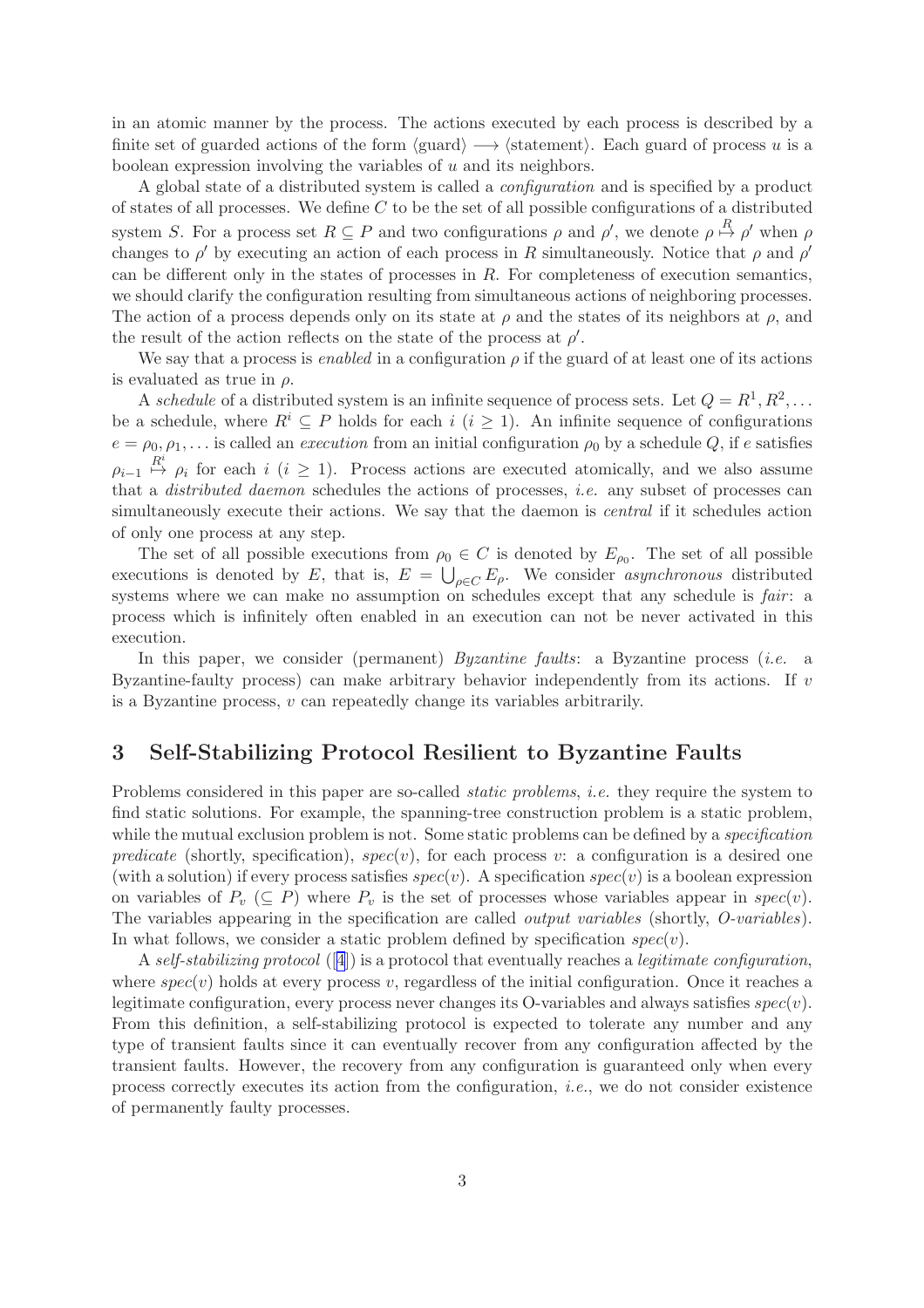#### <span id="page-4-0"></span>3.1 Strict stabilization

When (permanent) Byzantine processes exist, Byzantine processes may not satisfy  $spec(v)$ . In addition, correct processes near the Byzantine processes can be influenced and may be unable to satisfy spec(v). Nesterenko and Arora [\[17\]](#page-18-0) define a *strictly stabilizing protocol* as a selfstabilizing protocol resilient to unbounded number of Byzantine processes.

Given an integer c, a c-correct process is a process defined as follows.

Definition 1 (c-correct process) *A process is* c*-correct if it is correct (* i.e. *not Byzantine) and located at distance more than* c *from any Byzantine process.*

**Definition 2** ((c, f)-containment) *A configuration*  $\rho$  *is* (c, f)-contained *for specification spec if, given at most* f *Byzantine processes, in any execution starting from* ρ*, every* c*-correct process* v *always satisfies* spec(v) *and never changes its O-variables.*

The parameter c of Definition 2 refers to the *containment radius* defined in[[17\]](#page-18-0). The parameter f refers explicitly to the number of Byzantine processes, while [\[17](#page-18-0)] dealt with unbounded number of Byzantine faults (that is  $f \in \{0 \dots n\}$ ).

Definition 3 ((c, f)-strict stabilization) *A protocol is* (c, f)-strictly stabilizing *for specification* spec *if, given at most* f *Byzantine* processes, any execution  $e = \rho_0, \rho_1, \ldots$  contains a *configuration*  $\rho_i$  *that is*  $(c, f)$ *-contained for spec.* 

An important limitation of the model of [\[17\]](#page-18-0) is the notion of r-*restrictive* specifications. Intuitively, a specification is r-restrictive if it prevents combinations of states that belong to two processes u and v that are at least r hops away. An important consequence related to Byzantine tolerance is that the containment radius of protocols solving those specifications is at least r. For some problems, such as the breadth-first search (BFS) spanning tree construction we consider in this paper,  $r$  can not be bounded by a constant. In consequence, we can show that there exists no  $(c, 1)$ -strictly stabilizing protocol for the breadth-first search (BFS) spanning tree construction for any (finite) integer c.

#### 3.2 Strong stabilization

To circumvent the impossibility result,[[15](#page-18-0)] defines a weaker notion than the strict stabilization. Here, the requirement to the containment radius is relaxed, *i.e.* there may exist processes outside the containment radius that invalidate the specification predicate, due to Byzantine actions. However, the impact of Byzantine triggered action is limited in times: the set of Byzantine processes may only impact processes outside the containment radius a bounded number of times, even if Byzantine processes execute an infinite number of actions.

In the following of this section, we recall the formal definition of strong stabilization adopted in [\[8](#page-17-0)]. From the states of c-correct processes, c*-legitimate configurations* and c*-stable configurations* are defined as follows.

Definition 4 (c-legitimate configuration) *A configuration* ρ *is* c*-legitimate for* spec *if every* c*-correct process* v *satisfies* spec(v)*.*

Definition 5 (c-stable configuration) *A configuration* ρ *is* c*-stable if every* c*-correct process never changes the values of its O-variables as long as Byzantine processes make no action.*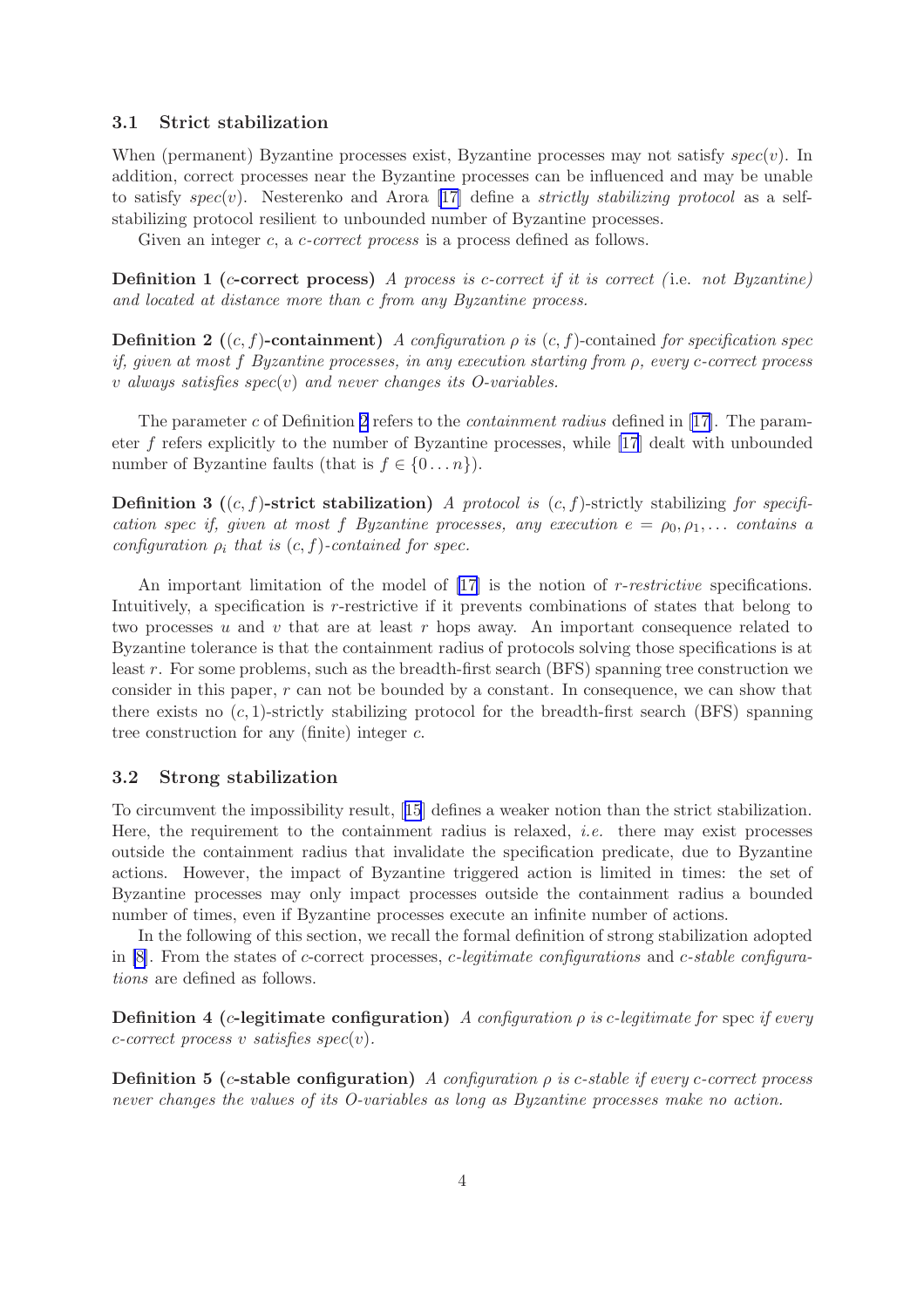Roughly speaking, the aim of self-stabilization is to guarantee that a distributed system eventually reaches a c-legitimate and c-stable configuration. However, a self-stabilizing system can be disturbed by Byzantine processes after reaching a c-legitimate and c-stable configuration. The *c*-disruption represents the period where *c*-correct processes are disturbed by Byzantine processes and is defined as follows

**Definition 6 (c-disruption)** *A portion of execution*  $e = \rho_0, \rho_1, \ldots, \rho_t$  ( $t > 1$ ) is a c-disruption *if and only if the following holds:*

- *1.* e *is finite,*
- *2.* e *contains at least one action of a* c*-correct process for changing the value of an O-variable,*
- *3.* ρ0 *is* c*-legitimate for* spec *and* c*-stable, and*
- 4.  $\rho_t$  is the first configuration after  $\rho_0$  such that  $\rho_t$  is c-legitimate for spec and c-stable.

Now we can define a self-stabilizing protocol such that Byzantine processes may only impact processes outside the containment radius a bounded number of times, even if Byzantine processes execute an infinite number of actions.

**Definition 7** ((t, k, c, f)-time contained configuration) *A configuration*  $\rho_0$  *is* (t, k, c, f)*-time contained for* spec *if given at most* f *Byzantine processes, the following properties are satisfied:*

- *1.*  $\rho_0$  *is c-legitimate for spec and c-stable,*
- 2. every execution starting from  $ρ_0$  contains a c-legitimate configuration for spec after which *the values of all the O-variables of* c*-correct processes remain unchanged (even when Byzantine processes make actions repeatedly and forever),*
- *3. every execution starting from* ρ0 *contains at most* t c*-disruptions, and*
- *4. every execution starting from* ρ0 *contains at most* k *actions of changing the values of O-variables for each* c*-correct process.*

Definition 8 ((t, c, f)-strongly stabilizing protocol) *A protocol* A *is* (t, c, f)*-strongly stabilizing if and only if starting from any arbitrary configuration, every execution involving at most* f *Byzantine processes contains a*  $(t, k, c, f)$ *-time contained configuration that is reached after at most* l *rounds. Parameters* l *and* k *are respectively the* (t, c, f)*-stabilization time and the*  $(t, c, f)$ *-process-disruption times of A.* 

Note that a  $(t, k, c, f)$ -time contained configuration is a  $(c, f)$ -contained configuration when  $t = k = 0$ , and thus,  $(t, k, c, f)$ -time contained configuration is a generalization (relaxation) of a  $(c, f)$ -contained configuration. Thus, a strongly stabilizing protocol is weaker than a strictly stabilizing one (as processes outside the containment radius may take incorrect actions due to Byzantine influence). However, a strongly stabilizing protocol is stronger than a classical selfstabilizing one (that may never meet their specification in the presence of Byzantine processes).

The parameters  $t, k$  and  $c$  are introduced to quantify the strength of fault containment, we do not require each process to know the values of the parameters.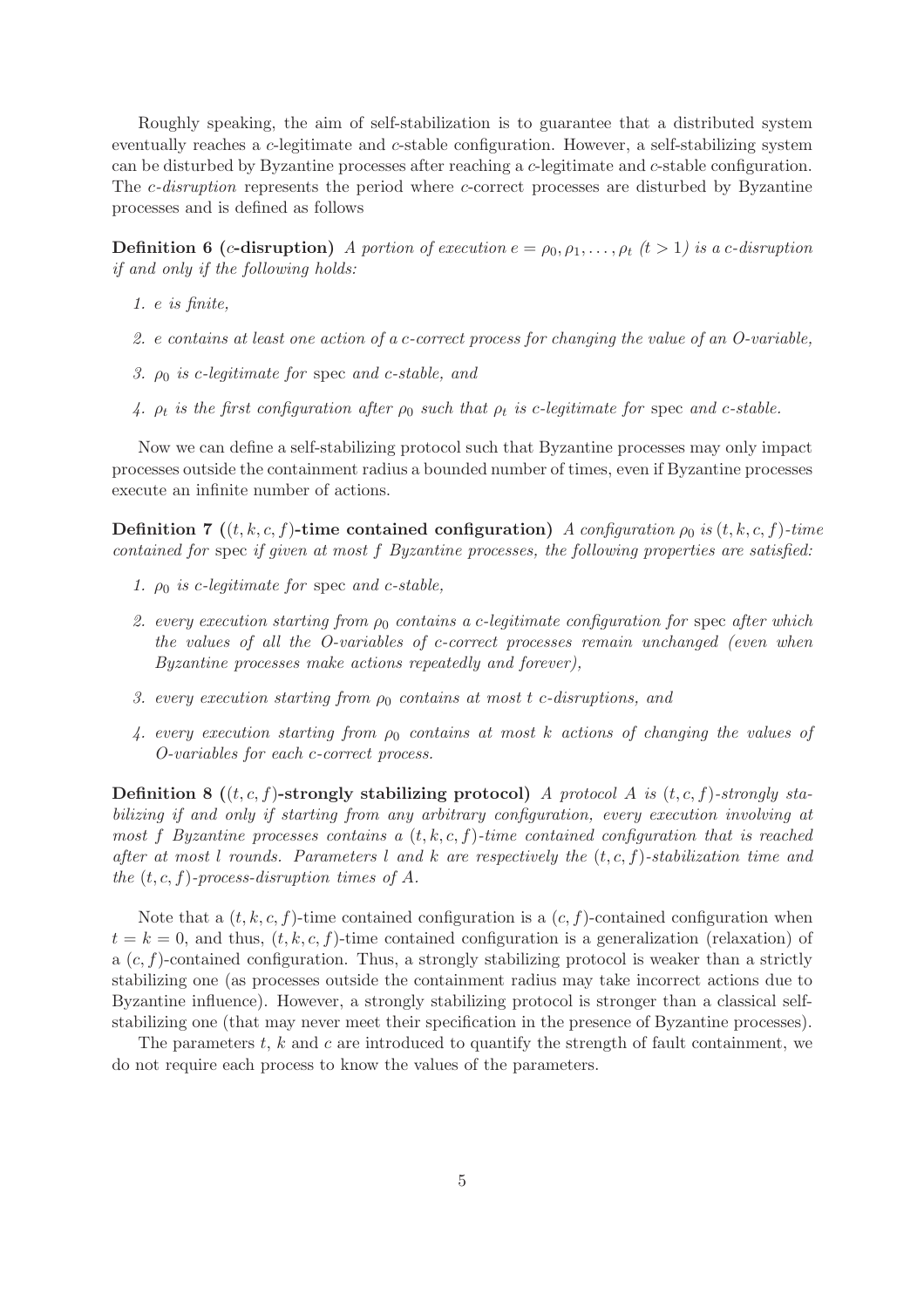## 4 Topology-aware Byzantine resilience

#### 4.1 Topology-aware strict stabilization

In Section [3.1](#page-4-0), we saw that there exist a number of impossibility results on strict stabilization due to the notion of r-restrictives specifications. To circumvent this impossibility result, we describe here a weaker notion than the strict stabilization: the *topology-aware strict stabilization* (denoted by TA strict stabilization for short) introduced by [\[9\]](#page-18-0). Here, the requirement to the containment radius is relaxed, *i.e.* the set of processes which may be disturbed by Byzantine ones is not reduced to the union of c-neighborhood of Byzantine processes but can be defined depending on the graph topology and Byzantine processes location.

In the following, we give formal definition of this new kind of Byzantine containment. From now, B denotes the set of Byzantine processes and  $S_B$  (which is function of B) denotes a subset of V (intuitively, this set gathers all processes which may be disturbed by Byzantine processes).

**Definition 9** (S<sub>B</sub>-correct node) *A node is* S<sub>B</sub>-correct *if it is a correct node* (i.e. *not Byzantine)* which not belongs to  $S_B$ .

Definition 10 ( $S_B$ -legitimate configuration) *A configuration*  $\rho$  *is*  $S_B$ -legitimate *for* spec *if every*  $S_B$ -correct node v *is legitimate for spec* (*i.e. <i>if spec(v) holds*).

**Definition 11** (( $S_B$ , f)-topology-aware containment) *A configuration*  $\rho_0$  *is* ( $S_B$ , f)-topologyaware contained *for specification* spec *if, given at most* f *Byzantine processes, in any execution*  $e = \rho_0, \rho_1, \ldots$ , every configuration is  $S_B$ -legitimate and every  $S_B$ -correct process never changes *its O-variables.*

The parameter  $S_B$  of Definition 11 refers to the *containment area*. Any process which belongs to this set may be infinitely disturbed by Byzantine processes. The parameter  $f$  refers explicitly to the number of Byzantine processes.

Definition 12  $((S_B, f)$ -topology-aware strict stabilization) *A protocol is*  $(S_B, f)$ -topologyaware strictly stabilizing *for specification* spec *if, given at most* f *Byzantine processes, any execution*  $e = \rho_0, \rho_1, \ldots$  *contains* a *configuration*  $\rho_i$  *that is*  $(S_B, f)$ *-topology-aware contained for* spec*.*

Note that, if B denotes the set of Byzantine processes and  $S_B = \left\{ v \in V | \min_{b \in B} \left( d(v, b) \right) \leq c \right\},\$ 

then a  $(S_B, f)$ -topology-aware strictly stabilizing protocol is a  $(c, f)$ -strictly stabilizing protocol. Then, the concept of topology-aware strict stabilization is a generalization of the strict stabilization. However, note that a TA strictly stabilizing protocol is stronger than a classical self-stabilizing protocol (that may never meet their specification in the presence of Byzantine processes).

The parameter  $S_B$  is introduced to quantify the strength of fault containment, we do not require each process to know the actual definition of the set. Actually, the protocol proposed in this paper assumes no knowledge on the parameter.

#### 4.2 Topology-aware strong stabilization

Similarly to topology-aware strict stabilization, we can weaken the notion of strong stabilization using the notion of containment area. Then, we obtain the following definition: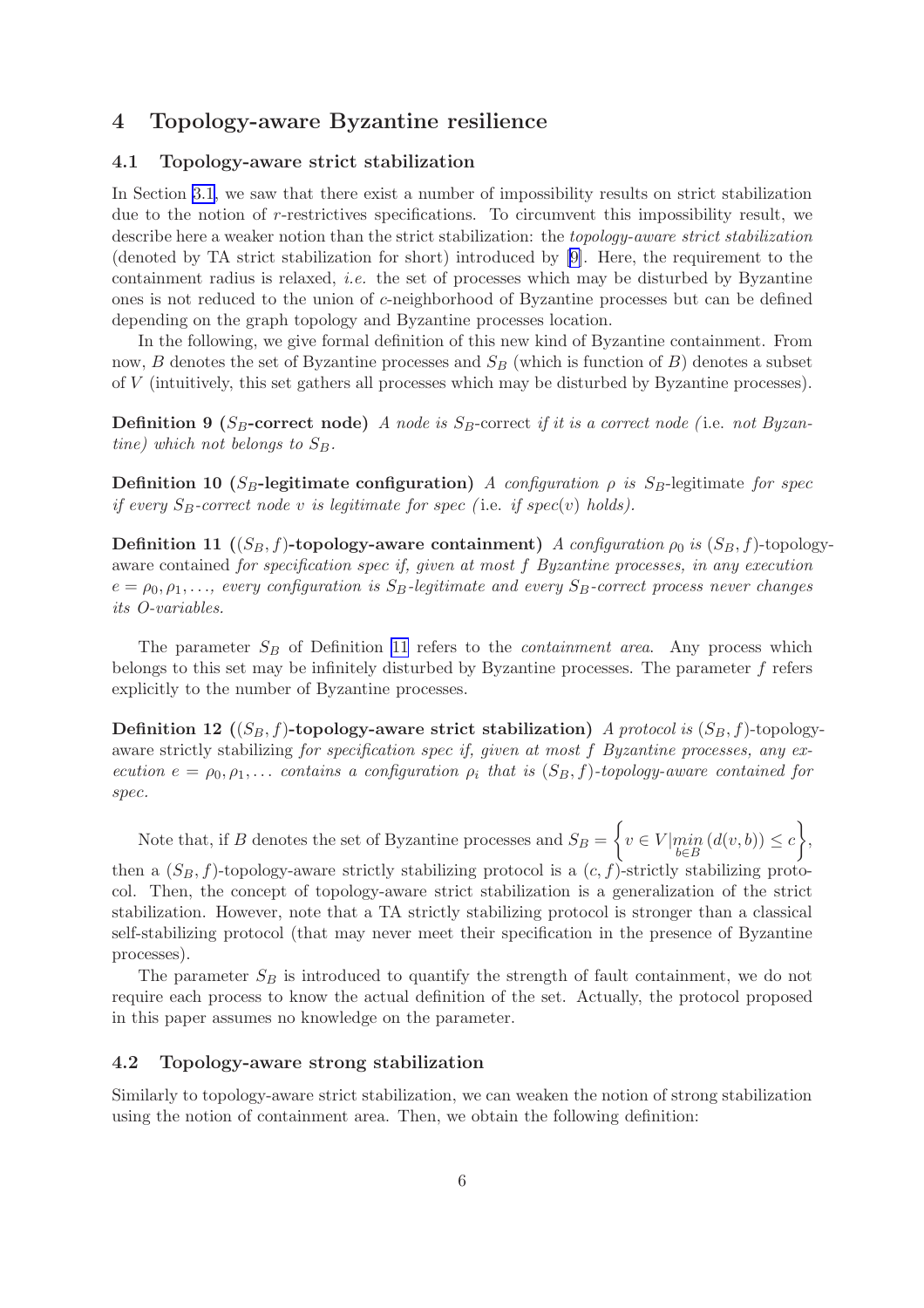**Definition 13** ( $S_B$ -stable configuration) *A configuration*  $\rho$  *is*  $S_B$ -stable *if every*  $S_B$ -correct *process never changes the values of its O-variables as long as Byzantine processes make no action.*

**Definition 14 (S<sub>B</sub>-TA-disruption)** *A portion of execution*  $e = \rho_0, \rho_1, \ldots, \rho_t$  ( $t > 1$ ) is a SB*-TA-disruption if and only if the followings hold:*

- *1.* e *is finite,*
- 2. e contains at least one action of a S<sub>B</sub>-correct process for changing the value of an O*variable,*
- *3.*  $\rho_0$  *is*  $S_B$ -legitimate for spec and  $S_B$ -stable, and
- 4.  $\rho_t$  is the first configuration after  $\rho_0$  such that  $\rho_t$  is  $S_B$ -legitimate for spec and  $S_B$ -stable.

Definition 15  $((t, k, S_B, f)$ -TA time contained configuration) *A configuration*  $\rho_0$  *is*  $(t, k, S_B, f)$ f)*-TA time contained for* spec *if given at most* f *Byzantine processes, the following properties are satisfied:*

- *1.*  $\rho_0$  *is*  $S_B$ -legitimate for spec and  $S_B$ -stable,
- 2. every execution starting from  $ρ_0$  contains a S<sub>B</sub>-legitimate configuration for spec after *which the values of all the O-variables of S<sub>B</sub>-correct processes remain unchanged (even when Byzantine processes make actions repeatedly and forever),*
- *3. every execution starting from*  $ρ_0$  *contains at most t S<sub>B</sub>-TA-disruptions, and*
- *4. every execution starting from* ρ0 *contains at most* k *actions of changing the values of O-variables for each*  $S_B$ -correct process.

Definition 16  $((t, S_B, f)$ -TA strongly stabilizing protocol) *A protocol A is*  $(t, S_B, f)$ -TA *strongly stabilizing if and only if starting from any arbitrary configuration, every execution involving at most* f *Byzantine processes contains a*  $(t, k, S_B, f)$ -TA-time contained configuration *that is reached after at most* l *actions of each* SB*-correct node. Moreover,* SB*-legitimate configurations are closed by actions of* A. Parameters l and k are respectively the  $(t, S_B, f)$ -stabilization *time and the*  $(t, S_B, f)$ *-process-disruption time of A.* 

## 5 BFS Spanning Tree Construction

In this section, we are interested in the problem of BFS spanning tree construction. That is, the system has a distinguished process called the root (and denoted by  $r$ ) and we want to obtain a BFS spanning tree rooted to this root. We made the following hypothesis: the root  $r$  is never Byzantine.

To solve this problem, each process v has two O-variables: the first is  $prnt_v \in N_v \cup \{\perp\}$ which is a pointer to the neighbor that is designated to be the parent of  $v$  in the BFS tree and the second is  $level_v \in \{0, \ldots, D\}$  which stores the depth (the number of hops from the root) of  $v$  in this tree. Obviously, Byzantine process may disturb (at least) their neighbors. For example, a Byzantine process may act as the root. It is why the specification of the BFS tree construction we adopted states in fact that there exists a BFS spanning forest such that any root of this forest is either the real root of the system or a Byzantine process. More formally, we use the following specification of the problem.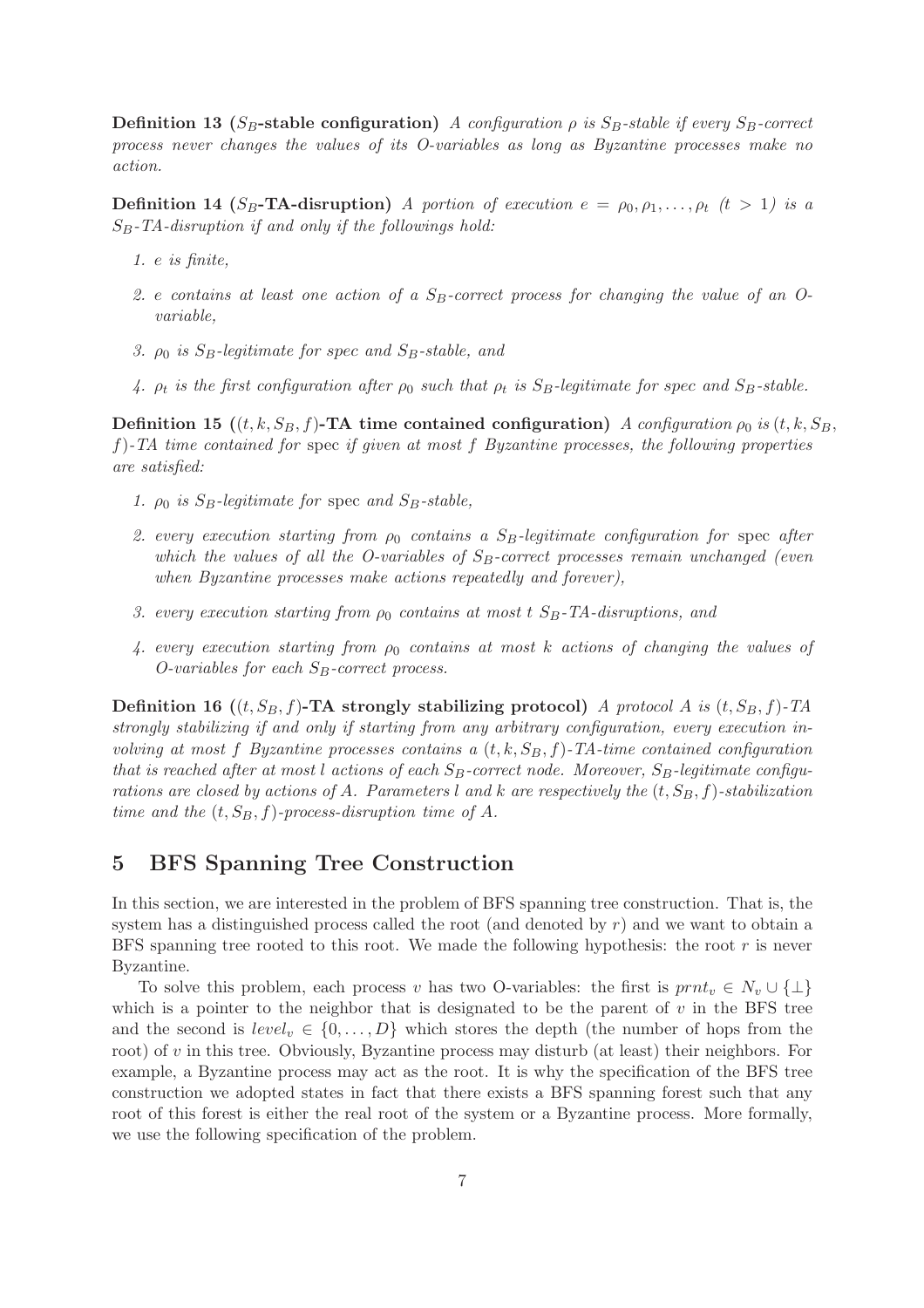<span id="page-8-0"></span>**Definition 17 (BFS path)** *A path*  $(v_0, \ldots, v_k)$   $(k \ge 1)$  of S is a BFS path if and only if:

*1.*  $prnt_{v_0} = \bot$ *, level*<sub> $v_0$ </sub> = 0*,* and  $v_0 \in B \cup \{r\}$ *, 2.* ∀ $i \in \{1, ..., k\}$ ,  $prnt_{v_i} = v_{i-1}$  *and* level<sub> $v_i$ </sub> = level<sub> $v_{i-1}$ </sub> + 1*, and 3.* ∀*i* ∈ {1,...,*k*}, level<sub>v<sub>i-1</sub></sub> =  $\min_{u \in N_{v_i}}$  {level<sub>u</sub>}.

We define the specification predicate  $spec(v)$  of the BFS spanning tree construction as follows.

$$
spec(v): \begin{cases} prnt_v = \bot \text{ and } level_v = 0 \text{ if } v \text{ is the root } r\\ \text{there exists a BFS path } (v_0, \ldots, v_k) \text{ such that } v_k = v \text{ otherwise } \end{cases}
$$

In the case where any process is correct, note that *spec* implies the existence of a BFS spanning tree rooted to the real root. The well-known  $min + 1$  protocol solves this problem in a self-stabilizing way (see[[13\]](#page-18-0)). In the following of this section, we assume that some processes may be Byzantine and we study the Byzantine containment properties of this protocol. We show that this self-stabilizing protocol has moreover optimal Byzantine containment properties.

In more details, we prove first that there exists neither strictly nor strongly stabilizing solution to the BFS spanning tree construction (see Theorems 1 and 2). Then, we demonstrate in Theorems [3](#page-13-0) and [4](#page-15-0) that the  $min + 1$  protocol is both  $(S_B, f)$ -TA strictly and  $(t, S_B^*, f)$ -TA strongly stabilizing where  $f \leq n-1$ ,  $t = 2m$ , and

$$
S_B = \left\{ v \in V \left| \min_{b \in B} (d(v, b)) \leq d(r, v) \right\} S_B^* = \left\{ v \in V \left| \min_{b \in B} (d(v, b)) < d(r, v) \right\} \right\}
$$

Figure [1](#page-9-0) provides an example of these containment areas. Finally, we show that these containment areas are in fact optimal (see Theorem [5](#page-15-0) and [6\)](#page-15-0).

#### 5.1 Impossibility results

Theorem 1 *Even under the central daemon, there exists no* (c, 1)*-strictly stabilizing protocol for BFS spanning tree construction where* c *is any (finite) integer.*

Proof This result is a direct application of Theorem 4 of [\[17](#page-18-0)] (note that the specification of BFS tree construction is  $D$ -restrictive in the worst case where  $D$  is the diameter of the system).  $\Box$ 

Theorem 2 *Even under the central daemon, there exists no* (t, c, 1)*-strongly stabilizing protocol for BFS spanning tree construction where* t *and* c *are any (finite) integers.*

**Proof** Let t and c be (finite) integers. Assume that there exists a  $(t, c, 1)$ -strongly stabilizing protocol P for BFS spanning tree construction under the central daemon. Let  $S = (V, E)$  be the following system  $V = \{p_0 = r, p_1, \ldots, p_{2c+2}, p_{2c+3} = b\}$  and  $E = \{\{p_i, p_{i+1}\}, i \in \{0, \ldots, 2c+2\}\}.$ Process  $p_0$  is the real root and process b is a Byzantine one.

Assume that the initial configuration  $\rho_0$  of S satisfies:  $level_r = level_b = 0$ ,  $prnt_r = prnt_b =$  $\perp$  and other variables of b (if any) are identical to those of r (see Figure [2](#page-10-0)). Assume now that b takes exactly the same actions as r (if any) immediately after r (note that  $d(r, b) > c$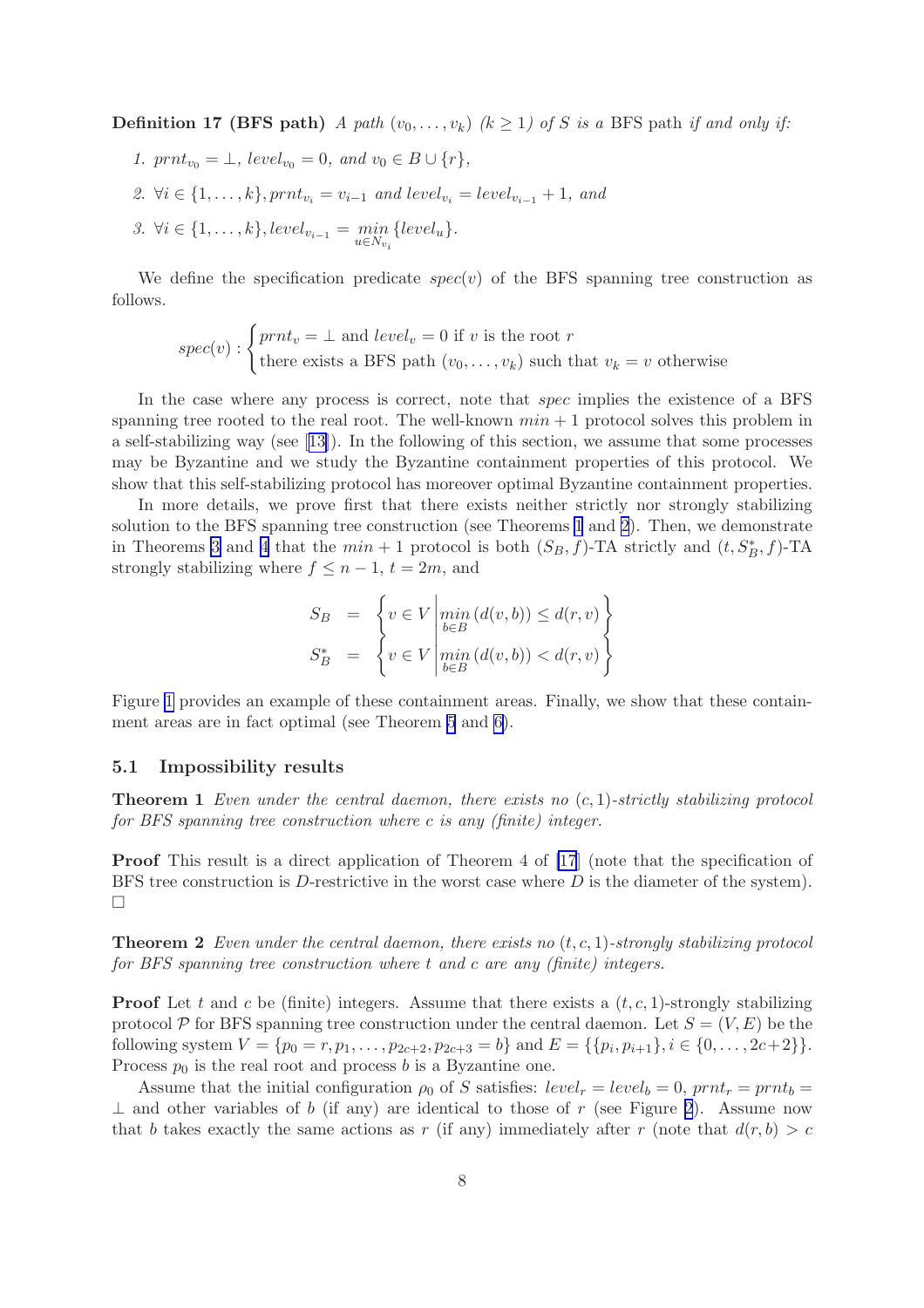<span id="page-9-0"></span>

Figure 1: Example of containment areas for BFS spanning tree construction.

and hence  $level_r = 0$  and  $prnt_r = \perp$  still hold by closure and then  $level_b = 0$  and  $prnt_b = \perp$ still hold too). Then, by symmetry of the execution and by convergence of  $P$  to spec, we can deduce that the system reaches in a finite time a configuration  $\rho_1$  (see Figure [2](#page-10-0)) in which:  $\forall i \in \{1, \ldots, c+1\}, level_{p_i} = i \text{ and } prnt_{p_i} = p_{i-1} \text{ and } \forall i \in \{c+2, \ldots, 2c+2\}, level_{p_i} = 2c+3-i$ and  $prnt_{p_i} = p_{i+1}$  (because this configuration is the only one in which all correct process v such that  $d(v, b) > c$  satisfies  $spec(v)$  when  $level_r = level_b = 0$  and  $prnt_r = prnt_b = \perp$ ). Note that  $\rho_1$  is 0-legitimate and 0-stable and *a fortiori c*-legitimate and *c*-stable.

Assume now that the Byzantine process acts as a correct process and executes correctly P. Then, by convergence of  $\mathcal P$  in fault-free systems (remember that a  $(t, c, 1)$ -strongly stabilizing protocol is a special case of self-stabilizing protocol), we can deduce that the system reaches in a finite time a configuration  $\rho_2$  (see Figure [2](#page-10-0)) in which:  $\forall i \in \{1, ..., 2c + 3\}, level_{p_i} = i$ and  $prnt_{p_i} = p_{i-1}$  (because this configuration is the only one in which every process v satisfies spec(v)). Note that the portion of execution between  $\rho_1$  and  $\rho_2$  contains at least one c-perturbation ( $p_{c+2}$  is a c-correct process and modifies at least once its O-variables) and that  $\rho_2$  is 0-legitimate and 0-stable and *a fortiori* c-legitimate and c-stable.

Assume now that the Byzantine process b takes the following state:  $level_b = 0$  and  $prnt_b =$  $⊥$ . This step brings the system into configuration  $ρ_3$  (see Figure [2\)](#page-10-0). From this configuration, we can repeat the execution we constructed from  $\rho_0$ . By the same token, we obtain an execution of P which contains c-legitimate and c-stable configurations (see  $\rho_1$ ) and an infinite number of c-perturbation which contradicts the  $(t, c, 1)$ -strong stabilization of  $P$ .

#### 5.2 Byzantine containment properties of the  $min + 1$  protocol

In the  $min + 1$  protocol, as in many self-stabilizing tree construction protocols, each process v checks locally the consistence of its *level<sub>v</sub>* variable with respect to the one of its neighbors. When it detects an inconsistency, it changes its  $prnt_v$  variable in order to choose a "better" neighbor. The notion of "better" neighbor is based on the global desired property on the tree (here, the BFS requirement implies to choose one neighbor with the minimum level).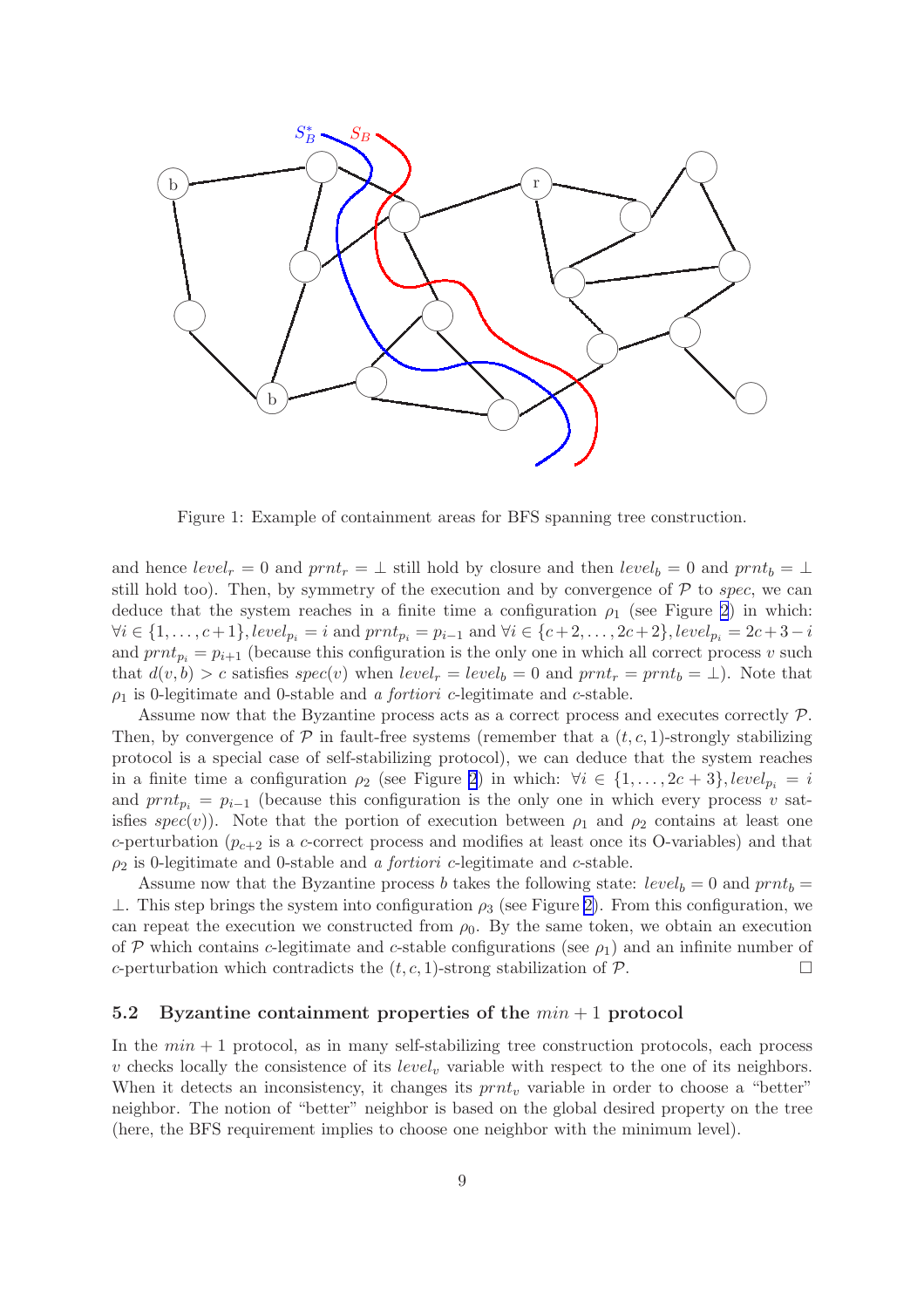<span id="page-10-0"></span>

Figure 2: Configurations used in proof of Theorem [2.](#page-8-0)

When the system may contain Byzantine processes, they may disturb their neighbors by providing alternatively "better" and "worse" states.

The  $min + 1$  protocol chooses an arbitrary one of the "better" neighbors (that is, neighbors with the minimal level). Actually this strategy allows us to achieve the  $(S_B, f)$ -TA strict stabilization but is not sufficient to achieve the  $(t, S_B^*, f)$ -TA strong stabilization. To achieve the  $(t, S_B^*, f)$ -TA strong stabilization, we must bring a slight modification to the protocol: we choose a "better" neighbor with a round robin order (among its neighbors with the minimal level).

Algorithm [5.1](#page-11-0) presents our BFS spanning tree construction protocol  $\mathcal{SSBFS}$  which is both  $(S_B, f)$ -TA strictly and  $(t, S_B^*, f)$ -TA strongly stabilizing (where  $f \leq n-1$  and  $t = 2m$ ) provided that the root is never Byzantine.

In the following of this section, we provide proofs of topology-aware strict and strong stabilization of  $\mathcal{SSBFS}$ . First at all, remember that the real root r can not be a Byzantine process by hypothesis. Note that the subsystems whose set of nodes are respectively  $V \setminus S_B$  and  $V \setminus S_B^*$ are connected by construction.

#### $(S_B, n-1)$ -TA strict stabilization

Given a configuration  $\rho \in C$  and an integer  $d \in \{0, \ldots, D\}$ , let us define the following predicate:

$$
I_d(\rho) \equiv \forall v \in V, level_v \ge \min\left\{d, \min_{u \in B \cup \{r\}} \{d(v, u)\}\right\}
$$

**Lemma 1** *For any integer*  $d \in \{0, \ldots, D\}$ *, the predicate*  $I_d$  *is closed.*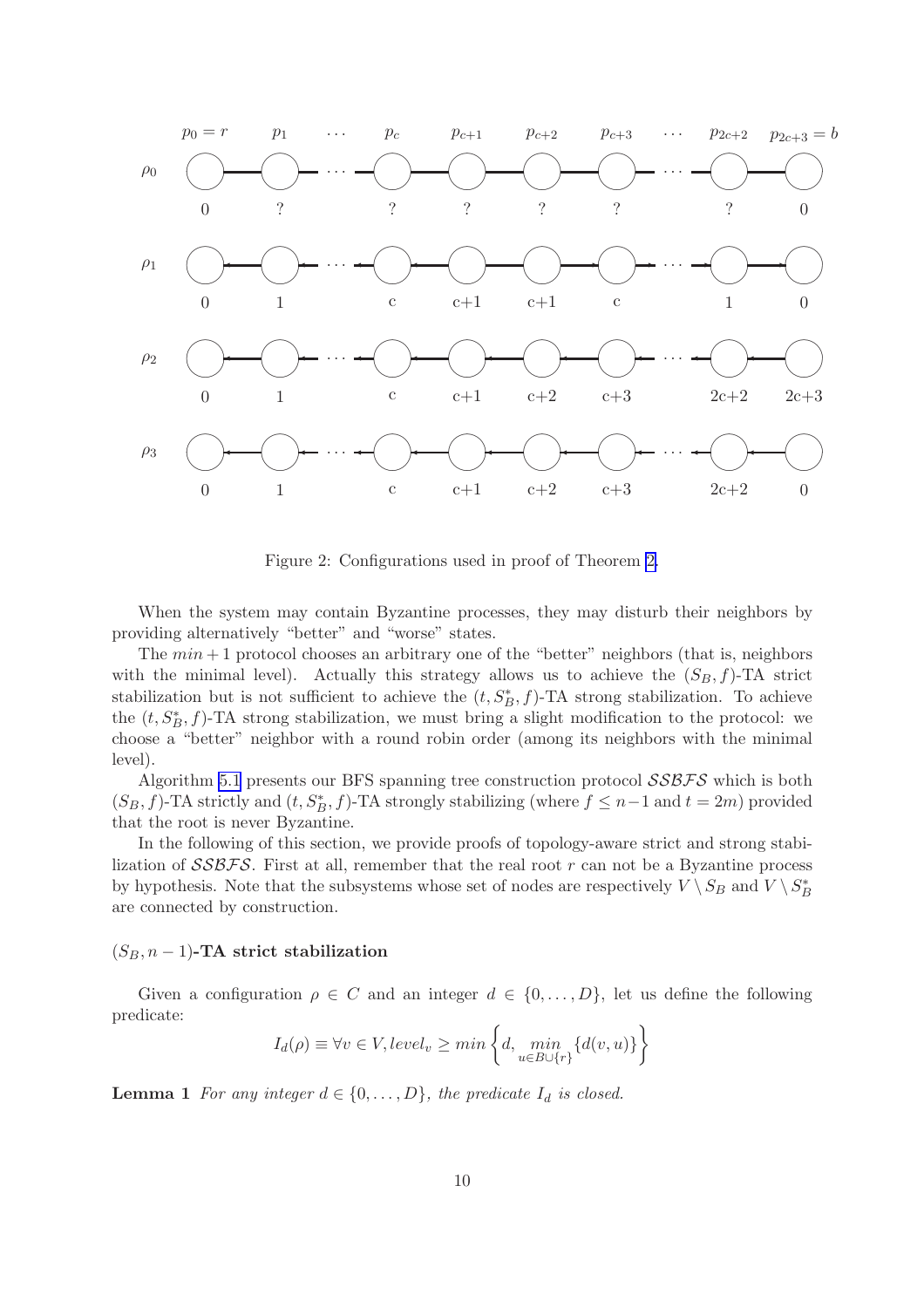<span id="page-11-0"></span>algorithm 5.1  $SSBFS$ : A TA strictly and TA strongly stabilizing protocol for BFS tree construction

Data:

 $N_v$ : totally ordered set of neighbors of v

Variables:

 $prnt_v \in N_v \cup \{\perp\}$ : pointer on the parent of v in the tree.  $level_v \in \mathbb{N}:$  integer

Macro:

For any subset  $A \subseteq N_v$ , choose(A) returns the first element of A which is bigger than  $prnt_v$  (in a round-robin fashion).

Rules:

$$
(\mathbf{R}_{\mathbf{r}}) :: (v = r) \land ((prnt_v \neq \bot) \lor (level_v \neq 0)) \longrightarrow prnt_v := \bot; level_v := 0
$$
  
\n
$$
(\mathbf{R}_{\mathbf{v}}) :: (v \neq r) \land ((prnt_v = \bot) \lor (level_v \neq level_{prnt_v} + 1) \lor (level_{prnt_v} \neq \min_{q \in N_v} \{level_q\}) \longrightarrow
$$
  
\n
$$
prnt_v := choose \left( \left\{ p \in N_v \middle| level_p = \min_{q \in N_v} \{ level_q \} \right\} \right); level_v := level_{prnt_v} + 1
$$

**Proof** Let d be an integer such that  $d \in \{0, \ldots, D\}$ . Let  $\rho \in C$  be a configuration such that  $I_d(\rho) = true$  and  $\rho' \in C$  be a configuration such that  $\rho \stackrel{R}{\mapsto} \rho'$  is a step of SSBFS.

If the root process  $r \in R$  (respectively a Byzantine process  $b \in R$ ), then we have  $level_r = 0$ (respectively level<sub>b</sub>  $\geq$  0) in  $\rho'$  by construction of  $(R_r)$  (respectively by definition of level<sub>b</sub>). Hence,  $level_r \geq min \left\{d, \min_{u \in B \cup \{r\}} \{d(r, u)\}\right\} = 0$  (respectively  $level_b \geq min \left\{d, \min_{u \in B \cup \{r\}} \{d(b, u)\}\right\} = 0$ 0).

If a correct process  $v \in R$  satisfies  $v \neq r$ , then there exists a neighbor p of v which satisfies the following property in  $\rho$  (since v is activated and  $I_d(\rho) = true$ ):

$$
level_p = \min_{q \in N_v} \{level_q\} \ge \min\left\{d, \min_{u \in B \cup \{r\}} \{d(p, u)\}\right\}
$$

Once, v is activated, we have:  $level_v = level_p + 1$  in  $\rho'$ . Let be  $\delta = \min_{u \in B \cup \{r\}} \{d(v, u)\}$ . Then, we have:  $\min_{u \in B \cup \{r\}} \{d(p, u)\} \ge \delta - 1$  (otherwise, we have a contradiction with the fact that  $\delta = \min_{u \in B \cup \{r\}} \{d(v, u)\}\$ and that v and p are neighbors). Consequently,  $\rho'$  satisfies:

$$
level_v = level_p + 1 \geq \min\left\{d, \min_{u \in B \cup \{r\}} \{d(p, u)\}\right\} + 1
$$
  
 
$$
\geq \min\{d, \delta - 1\} + 1
$$
  
 
$$
\geq \min\{d, \delta\}
$$
  
 
$$
\geq \min\left\{d, \min_{u \in B \cup \{r\}} \{d(v, u)\}\right\}
$$

We can deduce that  $I_d(\rho') = true$ , that concludes the proof. Let  $LC$  be the following set of configurations:

$$
\mathcal{LC} = \{ \rho \in C \, | (\rho \text{ is } S_B\text{-legitimate for } spec) \land (I_D(\rho) = true) \}
$$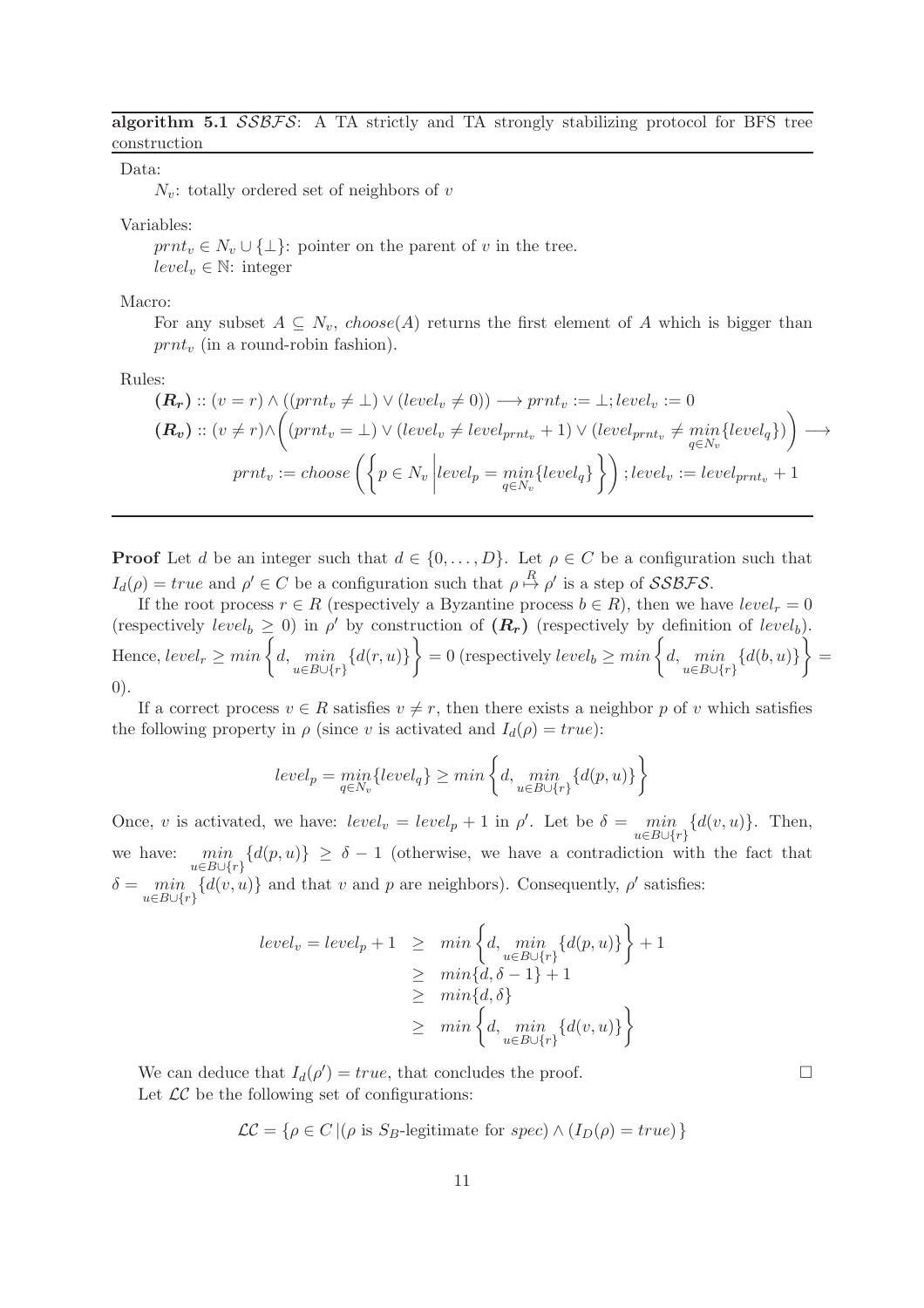<span id="page-12-0"></span>**Lemma 2** *Any configuration of*  $LC$  *is*  $(S_B, n-1)$ *-TA contained for spec.* 

**Proof** Let  $\rho$  be a configuration of LC. By construction,  $\rho$  is  $S_B$ -legitimate for spec.

In particular, the root process satisfies:  $prnt_r = \perp$  and  $level_r = 0$ . By construction of SSBFS, r is not enabled and then never modifies its O-variables (since the guard of the rule of r does not involve the state of its neighbors).

In the same way, any process  $v \in V \setminus (S_B \cup \{r\})$  satisfies:  $prnt_v \in N_v$ ,  $level_v = level_{prnt_v} + 1$ , and  $level_{prnt_v} = min \{level_u\}$ . Note that, as  $v \in V \setminus (S_B \cup \{r\})$  and  $spec(v)$  holds in  $\rho$ , we have:  $u \in N_i$  $level_v = d(v, r)$ . Hence, process v is not enabled in  $\rho$ . It remains so until none of its neighbors u modifies its  $level_u$  variable to a value  $\alpha$  such that  $\alpha \le level_v - 2$ .

Assume that there exists an execution e starting from  $\rho$  in which a neighbor u of a process  $v \in V \setminus (S_B \cup \{r\})$  modifies level<sub>u</sub> to satisfy level<sub>u</sub>  $\leq level_v - 2$  (without loss of generality, assume that u is the first process to modify  $level_u$  in such a way in e). Note that  $\min_{p \in B \cup \{r\}} \{d(u,p)\} \ge$  $d(v,r) - 1$  (otherwise, we have a contradiction with the fact that  $d(v,r) = \min_{p \in B \cup \{r\}} \{d(v,p)\}\$  and that  $v$  and  $u$  are neighbors). Hence, we have:

$$
\begin{aligned}\n\min_{p \in B \cup \{r\}} \{d(u, p)\} &\geq d(v, r) - 1 \\
&> d(v, r) - 2 \\
&> level_u\n\end{aligned}
$$

This contradicts the closure of predicate  $I_D$  established in Lemma [1](#page-10-0).

Consequently, there exists no such execution and process  $v$  remains infinitely disabled and then never modifies its O-variables. This concludes the proof.  $\Box$ 

Lemma 3 *Starting from any configuration, any execution of* SSBFS *reaches a configuration of* LC *in a finite time.*

**Proof** We are going to prove the following property by induction on  $d \in \{0, \ldots, D\}$ :

 $(\mathcal{P}_d)$ : Starting from any configuration, any run of  $\mathcal{SSBFS}$  reaches a configuration  $\rho$  such that  $I_d(\rho) = true$  and in which any process  $v \notin S_B$  such that  $d(v, r) \leq d$  satisfies  $spec(v)$ .

#### Initialization:  $d = 0$ .

Let  $\rho$  be an arbitrary configuration. Then, it is obvious that  $I_0(\rho)$  is satisfied.

If a process  $v \notin S_B$  satisfies  $d(v, r) \leq 0$ , then  $v = r$ . If v does not satisfy  $spec(v)$  in  $\rho$ , then  $v$  is continuously enabled. Since the scheduling is fair,  $v$  is activated in a finite time and then v satisfies  $spec(v)$  in a finite time. Then, we proved that  $(\mathcal{P}_0)$  holds.

**Induction:**  $d \ge 1$  and  $\mathcal{P}_{d-1}$  is true.

We know, by  $\mathcal{P}_{d-1}$ , that any run of SSBFS under a distributed fair scheduler reaches a configuration  $\rho$  such that  $I_{d-1}(\rho) = true$  and in which any process  $v \notin S_B$  such that  $d(v, r) \leq d - 1$  satisfies  $spec(v)$ .

Let 
$$
E_d = \left\{ v \in V \mid \min_{u \in B \cup \{r\}} \{d(v, u)\} \ge d \right\}
$$
. Note that  $I_{d-1}(\rho)$  implies that  $\forall v \in E_d$ ,  $level_v \ge d - 1$  (since  $\forall v \in E_d$ ,  $min \left\{ d - 1, \min_{u \in B \cup \{r\}} \{d(v, u)\} \right\} = d - 1$  by construction).

Note that any process  $v \in E_d$  such that  $level_v = d - 1$  is enabled by  $(R_v)$  since we have:  $level_{prnt_v} \geq d-1$  (by  $I_{d-1}(\rho)$  and the fact that  $prnt_v$  is a neighbor of v) and thus  $level_v = d-1 < level_{prnt_v} + 1$ . Moreover, this rule remains enabled until v is activated by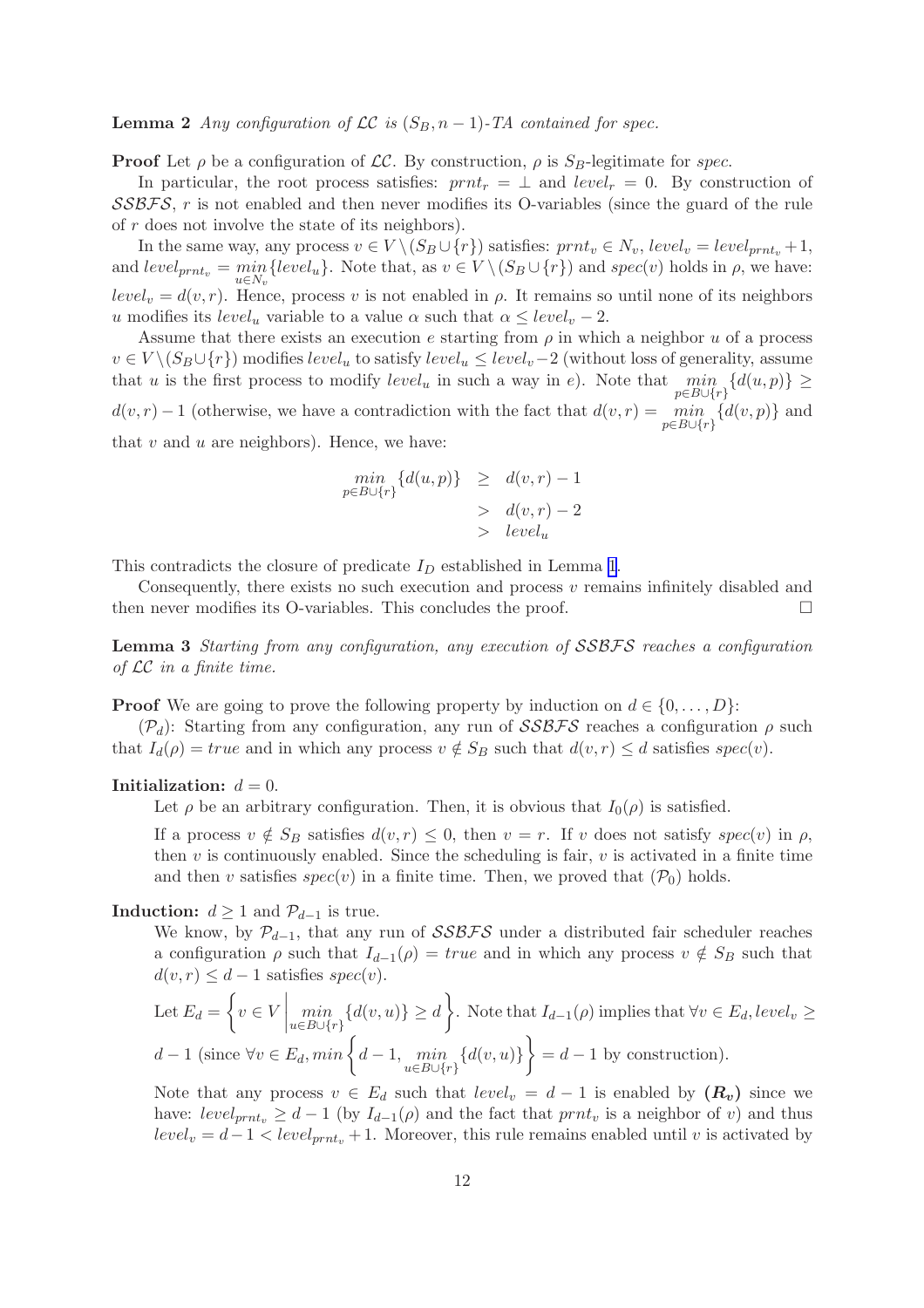<span id="page-13-0"></span>closure of  $I_{d-1}(\rho)$  (see Lemma [1](#page-10-0)). As the scheduling is fair, we deduce that any process  $v \in E_d$  such that  $level_v = d - 1$  is activated in any run starting from  $\rho$  and  $level_v \geq d$ holds. Then, we can conclude that any run starting from  $\rho$  reaches in a finite time a configuration  $\rho'$  such that  $I_d(\rho') = true$ .

Let  $v \notin S_B$  be a process such that  $d(r, v) = d$ . We distinguish the following two cases:

**Case 1:**  $spec(v)$  holds in  $\rho'$  (and then  $level_v = d$ ).

By closure of  $I_d$ , any configuration of any run starting from  $\rho'$  satisfies  $I_d$ . Moreover, v satisfies  $d(v,r) < \min_{u \in B} \{d(v,u)\}.$  Hence, there exists a BFS path from v to r. By construction, process  $v$  is then not enabled (remind that any neighbor  $u$  of  $v$  satisfies:  $level_u \geq min \left\{d, \min_{w \in B \cup \{r\}} \{d(u, w)\}\right\} \geq d$ . In conclusion, v always satisfies  $spec(v)$ in any run starting from  $\rho'$ .

**Case 2:**  $spec(v)$  does not hold in  $\rho'$ .

By construction of  $\rho'$ , we can split  $N_v$  into two sets S and  $\overline{S}$  such that any process u of S satisfies  $level_u = d(r, u) = d - 1$  and  $spec(u)$  (and thus there exists a BFS path from u to r) and any process u of  $\overline{S}$  satisfies  $level_u \geq d$  (remind that  $I_d(\rho') = true$ and then  $level_u \geq min \left\{d, \min_{p \in B \cup \{r\}} \{d(u, p)\}\right\} \geq d$ .

As  $spec(v)$  does not hold in  $\rho'$ , we can deduce that v is enabled in  $\rho'$ . As  $I_d$  is closed (by Lemma [1\)](#page-10-0), we can deduce that  $v$  remains enabled. Since the scheduling is fair, we conclude that v is activated in a finite time in any run starting from  $\rho'$  and then  $prnt<sub>v</sub>$  is a process of S that implies that v satisfies  $spec(v)$  in a finite time in any run starting from  $\rho'$ .

In conclusion,  $P_d$  is true, that ends the induction.

Then, it is easy to see that  $\mathcal{P}_D$  (where D is the diameter of the system) implies the result.  $\Box$ 

Theorem 3  $SSBFS$  is a  $(S_B, n-1)$ -TA strictly stabilizing protocol for spec.

**Proof** This result is a direct consequence of Lemmas [2](#page-11-0) and [3.](#page-12-0)

 $(2m, S_B^*, n-1)$ -**TA strong stabilization** Let be  $E_B = S_B \setminus S_B^*$  (*i.e.*  $E_B$  is the set of process v such that  $d(r, v) = \min_{b \in B} \{d(v, b)\}\)$ .

**Lemma 4** *If*  $\rho$  *is a configuration of*  $\mathcal{LC}$ *, then any process*  $v \in E_B$  *is activated at most*  $\Delta_v$  *times in any execution starting from* ρ*.*

**Proof** Let  $\rho$  be a configuration of  $\mathcal{LC}$  and v a process of  $E_B$ . By construction, there exists a neighbor u of v such that  $u \in V \setminus S_B$ . Then, we know that  $spec(u)$  holds in  $\rho$ . By Lemma [2](#page-11-0), we are ensured that  $spec(u)$  remains true in any configuration of any execution starting from ρ. In particular,  $level_u = d(r, u)$ . By closure of  $I_D(\rho)$ , we know that  $level_p \geq d(r, u)$  for any neighbor p of v. Consequently,  $level_u = \min_{q \in N_v} \{level_q\}$ . This implies that, if  $prnt_v = u$  and  $level_v = level_u + 1$  in a configuration  $\rho'$ , then  $spec(v)$  is satisfied and v takes no actions in any execution starting from  $\rho'$ .

Then, the construction of the macro *choose* implies that  $u$  is chosen as  $v$ 's parent in at most  $\Delta_v$  actions of v. This implies the result.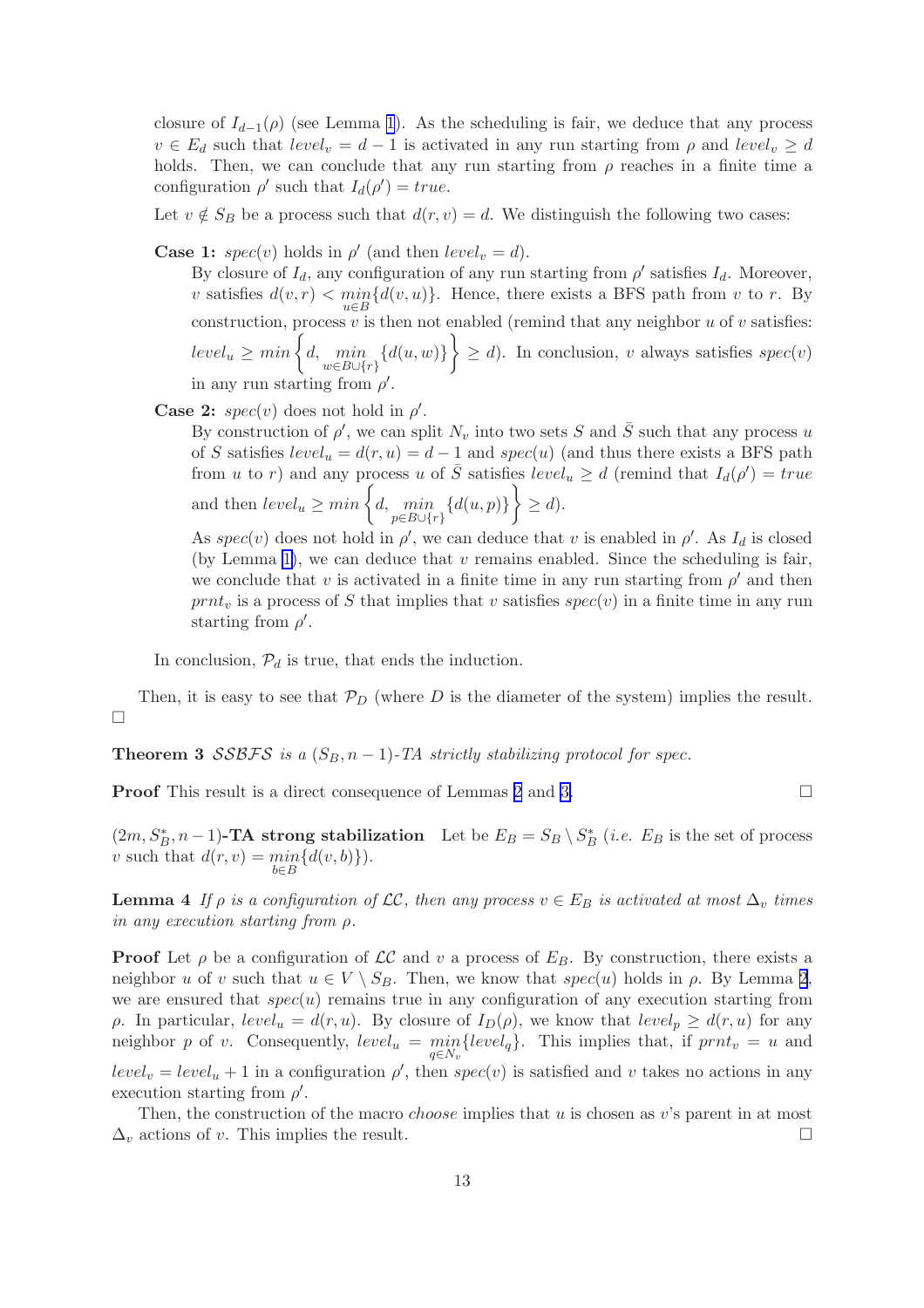<span id="page-14-0"></span>**Lemma 5** If  $\rho$  *is a configuration of* LC *and* v *is a process such that*  $v \in E_B$ *, then for any execution* e *starting from* ρ *either*

- *1. there exists a configuration*  $\rho'$  *of*  $e$  *such that spec(v) is always satisfied after*  $\rho'$ , *or*
- *2.* v *is activated in* e*.*

**Proof** Let  $\rho$  be a configuration of  $\mathcal{LC}$  and v be a process such that  $v \in E_B$ . By contradiction, assume that there exists an execution starting from  $\rho$  such that (i) spec(v) is infinitely often false in e and  $(ii)$  v is never activated in e.

For any configuration  $\rho$ , let us denote by  $P_v(\rho) = (v_0 = v, v_1 = prnt_v, v_2 = prnt_{v_1}, \ldots, v_k =$  $prnt_{v_{k-1}}, p_v = prnt_{v_k}$ ) the maximal sequence of processes following pointers prnt (maximal means here that either  $prnt_{p_v} = \perp$  or  $p_v$  is the first process such that there  $p_v = v_i$  for some  $i \in \{0, \ldots, k\}$ .

Let us study the following cases:

#### **Case 1:**  $prnt_v \in V \setminus S_B$  in  $\rho$ .

Since  $\rho \in \mathcal{LC}$ , prnt<sub>v</sub> satisfies spec(prnt<sub>v</sub>) in  $\rho$  and in any execution starting from  $\rho$  (by Lemma [2](#page-11-0)). If v does not satisfy  $spec(v)$  in  $\rho$ , then we have  $level_v \neq level_{prnt_v} + 1$  in  $\rho$ . Then,  $v$  is continuously enabled in  $e$  and we have a contradiction between assumption  $(ii)$ and the fairness of the scheduling. This implies that v satisfies  $spec(v)$  in  $\rho$ . The closure of  $I_D$  (established in Lemma [1](#page-10-0)) ensures us that v is never enabled in any execution starting from ρ. Hence,  $spec(v)$  remains true in any execution starting from ρ. This contradicts the assumption  $(i)$  on  $e$ .

#### **Case 2:**  $prnt_v \notin V \setminus S_B$  in  $\rho$ .

By the assumption  $(i)$  on  $e$ , we can deduce that there exists infinitely many configurations  $\rho'$  such that a process of  $P_v(\rho')$  is enabled. By construction, the length of  $P_v(\rho')$  is finite for any configuration  $\rho'$  and there exists only a finite number of processes in the system. Consequently, there exists at least one process which is infinitely often enabled in e. Since the scheduler is fair, we can conclude that there exists at least one process which is infinitely often activated in e.

Let  $A_e$  be the set of processes which are infinitely often activated in e. Note that  $v \notin A_e$ by assumption (ii) on e. Let  $e' = \rho' \dots$  be the suffix of e which contains only activations of processes of  $A_e$ . Let p be the first process of  $P_v(\rho')$  which belongs to  $A_e$  (p exists since at least one process of  $P_v$  is enabled when spec(v) is false). By construction, the prefix of  $P_v(\rho'')$  from v to p in any configuration  $\rho''$  of e remains the same as the one of  $P_v(\rho')$ . Let p' be the process such that  $prnt_{p'} = p$  in  $e'$  (p' exists since  $v \neq p$  implies that the prefix of  $P_v(\rho')$  from v to p counts at least two processes). As p is infinitely often activated and as any activation of p modifies the value of  $level_p$  (it takes at least two different values in e'), we can deduce that p' is infinitely often enabled in e' (since the value of  $level_{p'}$  is constant by construction of  $e'$  and  $p$ ). Since the scheduler is fair,  $p'$  is activated in a finite time in  $e'$ , that contradicts the construction of  $p$ .

In the two cases, we obtain a contradiction with the construction of e, that proves the result. П

Let  $\mathcal{LC}^*$  be the following set of configurations:

 $\mathcal{LC}^* = \{ \rho \in C \mid (\rho \text{ is } S_B^* \text{-legitimate for } spec) \wedge (I_D(\rho) = true) \}$ 

Note that, as  $S_B^* \subseteq S_B$ , we can deduce that  $\mathcal{LC}^* \subseteq \mathcal{LC}$ . Hence, properties of Lemmas [4](#page-13-0) and [5](#page-13-0) also apply to configurations of  $\mathcal{LC}^*$ .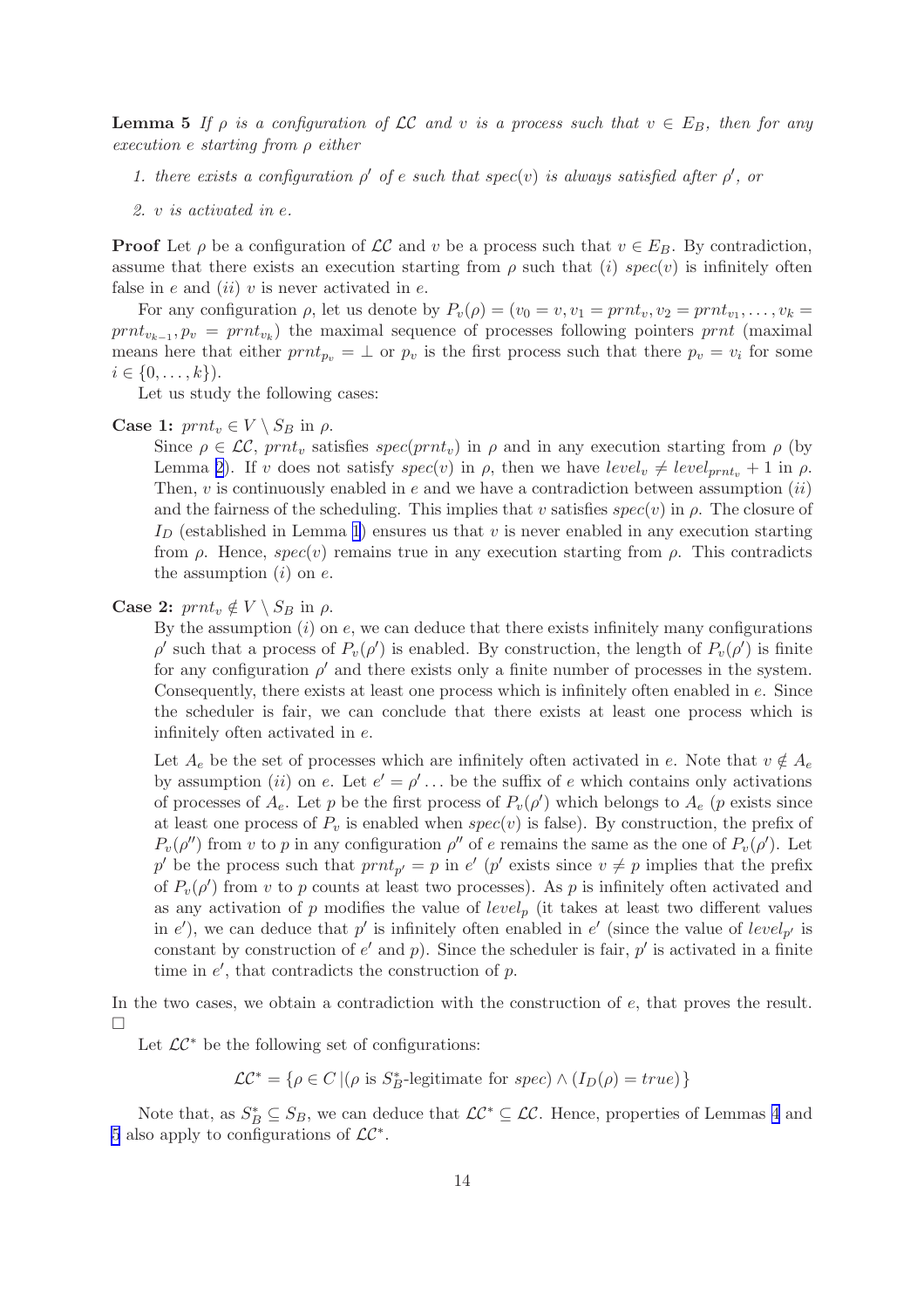<span id="page-15-0"></span>**Lemma 6** Any configuration of  $LC^*$  is  $(2m, \Delta, S_B^*, n-1)$ -TA time contained for spec.

**Proof** Let  $\rho$  be a configuration of  $\mathcal{LC}^*$ . As  $S_B^* \subseteq S_B$ , we know by Lemma [2](#page-11-0) that any process v of  $V \setminus S_B$  satisfies  $spec(v)$  and takes no action in any execution starting from  $\rho$ .

Let v be a process of  $E_B$ . By Lemmas [4](#page-13-0) and [5](#page-13-0), we know that v takes at most  $\Delta_v$  actions in any execution starting from  $\rho$ . Moreover, we know that v satisfies spec(v) after its last action (otherwise, we obtain a contradiction between the two lemmas). Hence, any process of  $E_B$  takes at most  $\Delta_v \leq \Delta$  actions and then, there are at most  $\sum$ v∈V  $\Delta_v = 2m S_B^*$ -TA-disruptions in any

execution starting from  $\rho$ .

By definition of a TA time contained configuration, we obtain the result.  $\Box$ 

Lemma 7 *Starting from any configuration, any execution of* SSBFS *reaches a configuration of* LC<sup>∗</sup> *in a finite time under a distributed fair scheduler.*

**Proof** Let  $\rho$  be an arbitrary configuration. We know by Lemma [3](#page-12-0) that any execution starting from  $\rho$  reaches in a finite time a configuration  $\rho'$  of  $\mathcal{LC}$ .

Let v be a process of  $E_B$ . By Lemmas [4](#page-13-0) and [5](#page-13-0), we know that v takes at most  $\Delta_v$  actions in any execution starting from  $\rho'$ . Moreover, we know that v satisfies spec(v) after its last action (otherwise, we obtain a contradiction between the two lemmas). This implies that any execution starting from  $\rho'$  reaches a configuration  $\rho''$  such that any process v of  $E_B$  satisfies spec(v). It is easy to see that  $\rho'' \in \mathcal{LC}^*$ , that ends the proof.

Theorem 4  $SSBFS$  is a  $(2m, S_B^*, n-1)$ -TA strongly stabilizing protocol for spec.

**Proof** This result is a direct consequence of Lemmas [6](#page-14-0) and 7.

5.3 Optimality of containment areas of the  $min + 1$  protocol

**Theorem 5** *Even under the central daemon, there exists no*  $(A_B, 1)$ -TA *strictly stabilizing* protocol for BFS spanning tree construction where  $A_B \subsetneq S_B$ .

**Proof** This is a direct application of the Theorem 2 of [\[9\]](#page-18-0).

**Theorem 6** *Even under the central daemon, there exists no*  $(t, A<sub>B</sub>, 1)$ *-TA strongly stabilizing* protocol for BFS spanning tree construction where  $A_B \subsetneq S_B$  and t *is any (finite) integer.* 

**Proof** Let P be a  $(t, A_B, 1)$ -TA strongly stabilizing protocol for BFS spanning tree construction protocol where  $A_B \subsetneq S_B^*$  and t is a finite integer. We must distinguish the following cases:

Consider the following system:  $V = \{r, u, u', v, v', b\}$  and  $E = \{\{r, u\}, \{r, u'\}, \{u, v\}, \{u', v'\},\}$  $\{v, b\}, \{v', b\}\}\$ (b is a Byzantine process). We can see that  $S_B^* = \{v, v'\}\$ . Since  $A_B \subsetneq S_B$ , we have:  $v \notin A_B$  or  $v' \notin A_B$ . Consider now the following configuration  $\rho_0$ :  $prnt_r = prnt_b = \perp$ ,  $level_r = level_b = 0$ , prnt and level variables of other processes are arbitrary (see Figure [3](#page-16-0), other variables may have arbitrary values but other variables of b are identical to those of  $r$ ).

Assume now that b takes exactly the same actions as r (if any) immediately after r. Then, by symmetry of the execution and by convergence of  $P$  to spec, we can deduce that the system reaches in a finite time a configuration  $\rho_1$  (see Figure [3](#page-16-0)) in which:  $prnt_r = prnt_b = \perp, prnt_u =$  $print_{u'} = r$ ,  $prnt_v = prnt_{v'} = b$ ,  $level_r = level_b = 0$  and  $level_u = level_{u'} = level_v = level_{v'} = 1$ (because this configuration is the only one in which all correct process v satisfies  $spec(v)$  when  $prnt_r = prnt_b = \perp$  and  $level_r = level_b = 0$ ). Note that  $\rho_1$  is  $A_B$ -legitimate for spec and  $A_B$ -stable (whatever  $A_B$  is).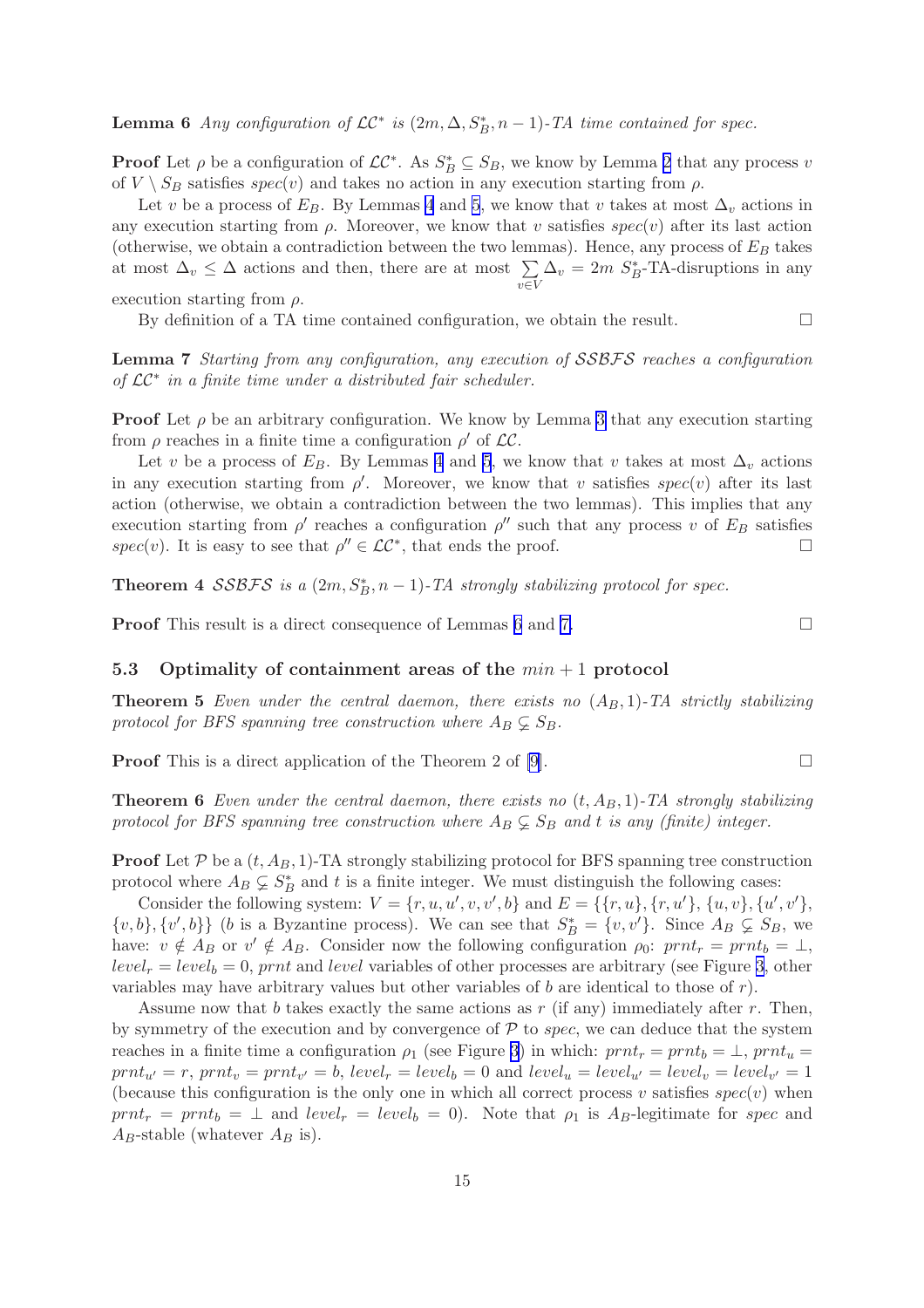<span id="page-16-0"></span>

Figure 3: Configurations used in proof of Theorem [6.](#page-15-0)

Assume now that b behaves as a correct process with respect to  $P$ . Then, by convergence of  $P$  in a fault-free system starting from  $\rho_1$  which is not legitimate (remember that a stronglystabilizing protocol is a special case of self-stabilizing protocol), we can deduce that the system reaches in a finite time a configuration  $\rho_2$  (see Figure 3) in which:  $prnt_r = \perp$ ,  $prnt_u = prnt_{u'}$  $r, \; prnt_v = u, \; prnt_{v'} = u', \; prnt_b = v \; (or \; prnt_b = v'), \; level_r = 0, \; level_u = level_{u'} = 1$  $level_v = level_{v'} = 2$  and  $level_b = 3$ . Note that processes v and v' modify their O-variables in the portion of execution between  $\rho_1$  and  $\rho_2$  and that  $\rho_2$  is  $A_B$ -legitimate for spec and  $A_B$ stable (whatever  $A_B$  is). Consequently, this portion of execution contains at least one  $A_B$ -TAdisruption (whatever  $A_B$  is).

Assume now that the Byzantine process b takes the following state:  $prnt_b = \perp$  and  $level_b =$ 0. This step brings the system into configuration  $\rho_3$  (see Figure 3). From this configuration, we can repeat the execution we constructed from  $\rho_0$ . By the same token, we obtain an execution of P which contains c-legitimate and c-stable configurations (see  $\rho_1$ ) and an infinite number of  $A_B$ -TA-disruption (whatever  $A_B$  is) which contradicts the  $(t, A_B, 1)$ -TA strong stabilization of  $\mathcal{P}.$ 

### 6 Conclusion

In this article, we are interested in the BFS spanning tree construction in presence of both systemic transient faults and permanent Byzantine failures. As this task is global, it is impossible to solve it in a strictly stabilizing way. We proved then that there exists no solution to this problem even if we consider the weaker notion of strong stabilization.

Then, we provide a study of Byzantine containment properties of the well-known  $min + 1$ protocol. This protocol is one of the simplest self-stabilizing protocols which solve this problem. However, we prove that it achieves optimal area containment with respect to the notion of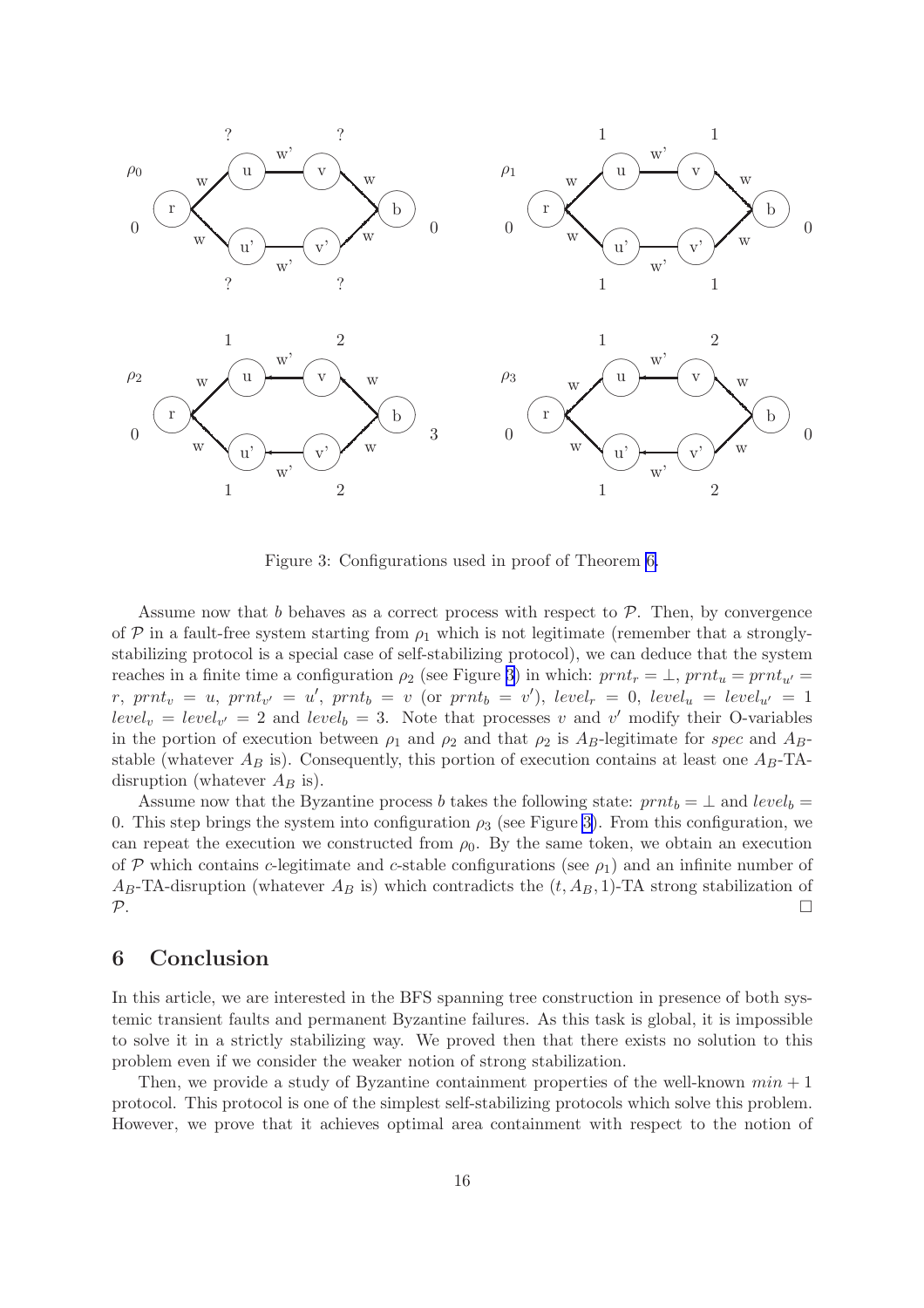|                                            | BFS spanning tree construction |
|--------------------------------------------|--------------------------------|
| $(c, f)$ -strict stabilization             | Impossible                     |
| (for any $c$ and $f$ )                     | (Theorem 1)                    |
| $(t, c, f)$ -strong stabilization          | Impossible                     |
| (for any t, c, f)                          | (Theorem 2)                    |
| $(A_B, f)$ -TA strict stabilization        | Impossible                     |
| (for any f and $A_B \subsetneq S_B$ )      | (Theorem $5$ )                 |
| $(S_B, f)$ -TA strict stabilization        | Possible                       |
| $(\text{for } 0 \leq f \leq n-1)$          | (Theorem 3)                    |
| $(t, A_B, f)$ -TA strong stabilization     | Impossible                     |
| (for any f, t and $A_B \subsetneq S_B^*$ ) | (Theorem 6)                    |
| $(t, S_B^*, f)$ -TA strong stabilization   | Possible                       |
| (for $0 \leq f \leq n-1$ )                 | Theorem 4, $t = 2m$ )          |

<span id="page-17-0"></span>topology-aware strict and strong stabilization. All our results are summarized in the above table.

Using the result of [\[10](#page-18-0)] about r-operators, we can easily extend results of this paper to some others problems as depth-search or reliability spanning trees. This work raises the following open questions. Has any other global static task as leader election or maximal matching a topology-aware strictly or/and strongly stabilizing solution ? We can also wonder about non static tasks as mutual exclusion (recall that local mutual exclusion has a strictly stabilizing solution provided by [\[17](#page-18-0)]).

## References

- [1] Michael Ben-Or, Danny Dolev, and Ezra N. Hoch. Fast self-stabilizing byzantine tolerant digital clock synchronization. In Rida A. Bazzi and Boaz Patt-Shamir, editors, *PODC*, pages 385–394. ACM, 2008.
- [2] Ariel Daliot and Danny Dolev. Self-stabilization of byzantine protocols. In Ted Herman and S´ebastien Tixeuil, editors, *Self-Stabilizing Systems*, volume 3764 of *Lecture Notes in Computer Science*, pages 48–67. Springer, 2005.
- [3] Ajoy Kumar Datta and Maria Gradinariu, editors. *Stabilization, Safety, and Security of Distributed Systems, 8th International Symposium, SSS 2006, Dallas, TX, USA, November 17-19, 2006, Proceedings*, volume 4280 of *Lecture Notes in Computer Science*. Springer, 2006.
- [4] Edsger W. Dijkstra. Self-stabilizing systems in spite of distributed control. *Commun. ACM*, 17(11):643–644, 1974.
- [5] Danny Dolev and Ezra N. Hoch. On self-stabilizing synchronous actions despite byzantine attacks. In Andrzej Pelc, editor, *DISC*, volume 4731 of *Lecture Notes in Computer Science*, pages 193–207. Springer, 2007.
- [6] S. Dolev. *Self-stabilization*. MIT Press, March 2000.
- [7] Shlomi Dolev and Jennifer L. Welch. Self-stabilizing clock synchronization in the presence of byzantine faults. *J. ACM*, 51(5):780–799, 2004.
- [8] Swan Dubois, Toshimitsu Masuzawa, and Sébastien Tixeuil. Self-stabilization with byzantine tolerance for global tasks. Research report inria-00484645 (http://hal.inria.fr/inria-00484645/en/), INRIA, 05 2010.